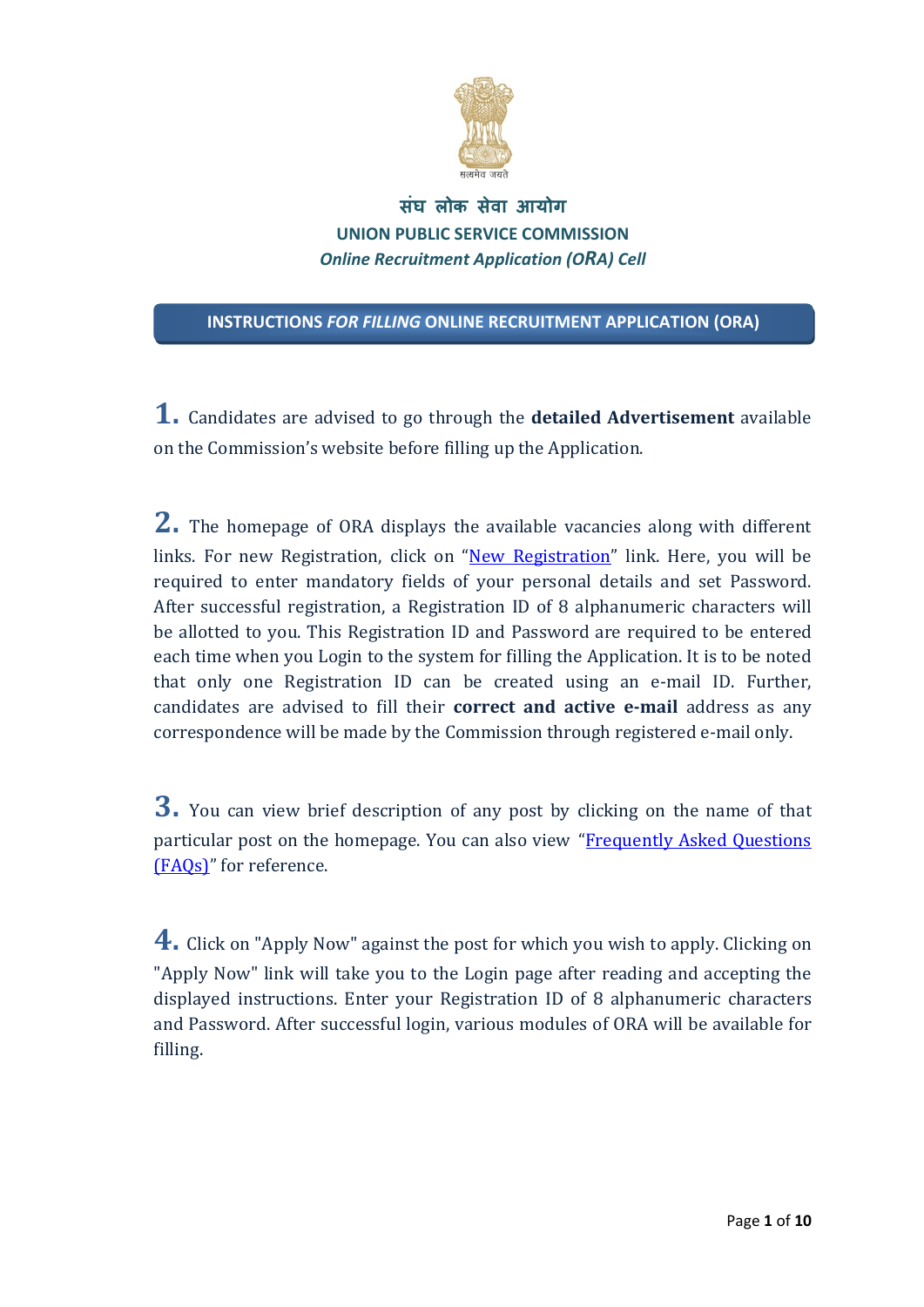**5.** In case you have forgotten your Registration Id and Password, you can click on "Forgot Registration ID / Forgot Password" to recover the same after providing requisite details. Please ensure to enter correct details because entering wrong information multiple times will block your account for certain specified period.

**6.** If you are logging in by using "Already Registered" link during subsequent stages, your home page will display your active applications which can be edited or submitted by clicking the "Edit" link displayed in front of individual post(s). The finally submitted applications are listed under 'My Account [Finally submitted]  $Application(s)]'$  link.

# **7. ORA MODULES**

7.1 Online Recruitment Application (ORA) has separate Modules for Personal Details, Contact Details, Educational Qualification and Experience etc. Depending on the requirements of the post, some module may remain in active mode while the remaining would be in inactive mode (non clickable). Details can be filled in multiple sessions. However, before closing any session, candidate must save the filled information by clicking 'Save' button to retain that information.

**7.2 Applicants are required to upload supporting documents for various claims in ORA (Refer detailed advertisement). Applicants will have the option to upload PDF Files (Maximum size limit for each file – 01 MB) of relevant documents through one of the following two options available in ORA:**

## **a). Through their Digital Locker Account, or**

## **b). Through their computer's local storage**

7.2.1 If any uploaded document/ certificate is in a language other than Hindi or English, a transcript of the same duly attested by a Gazetted officer or notary is also to be uploaded.

7.2.2 The uploaded PDF files must NOT be password protected.

7.2.3 If applicants are willing to upload multiple documents (or documents which are available in multiple pages) to substantiate a claim for which a single upload option is available, they can upload the same by merging all the documents as a single PDF File.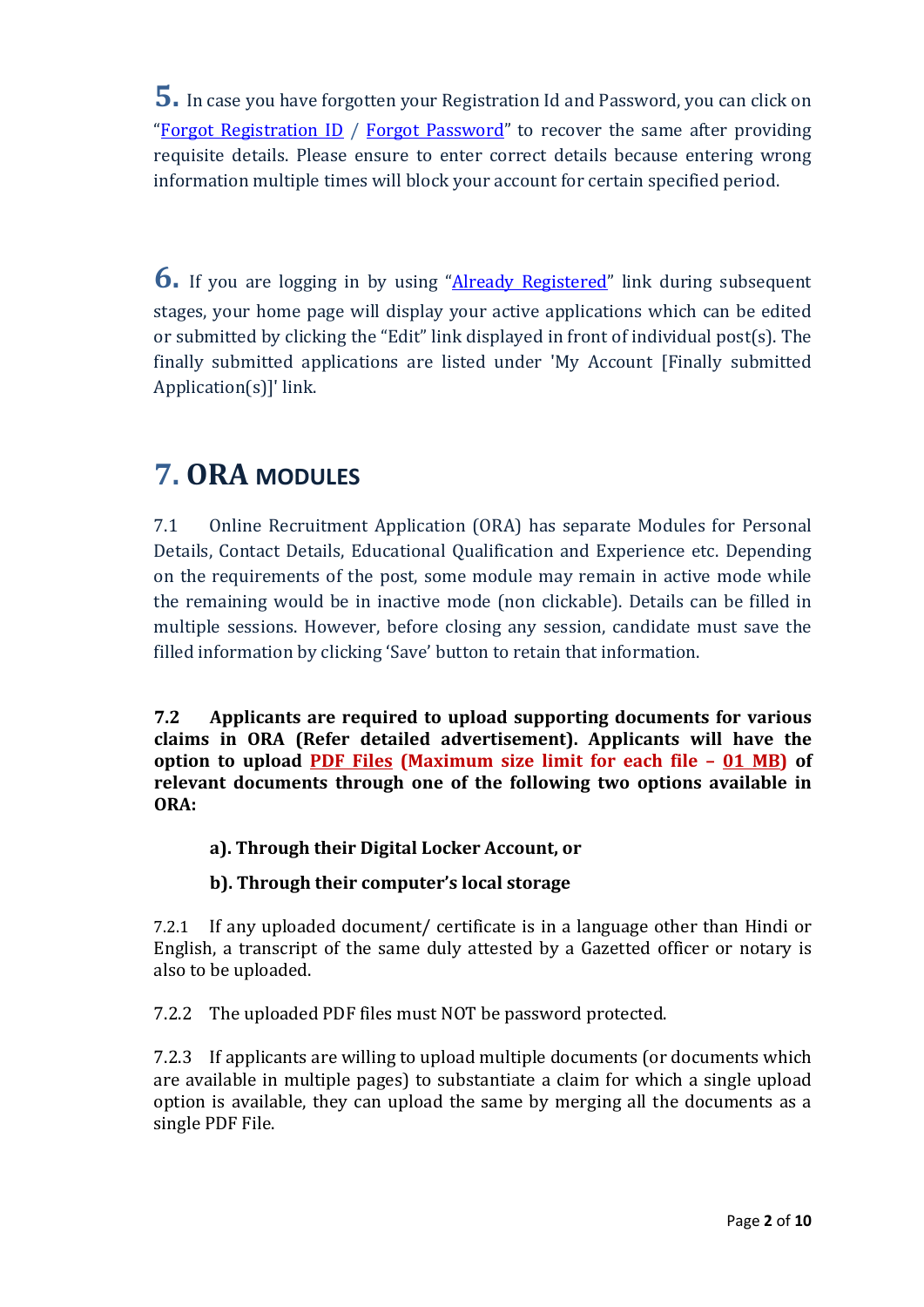**7.2.4 Further, applicants are also required to click on 'Upload Other Documents' Module to upload additional documents (All merged in a single PDF file of maximum size up to 2 MB), if they wish to submit the same to the Commission in respect of other claims made in ORA, apart from the documents to be uploaded mandatorily.**

7.3 Brief description of various modules of ORA is as follows:

#### **7.3.1 PERSONAL PROFILE**

Personal information is required to be filled in this module. Some fields which have already been filled while doing Registration are also displayed here but they cannot be edited. If you wish to change any information submitted at the time of Registration, you will be required to register afresh with correct details using a different e-mail ID not previously used in ORA.

7.3.1.1 Applicants are required to select one of the following Photo Identity Cards: 

- a. Aadhaar Card
- b. Driving Licence
- c. PAN Card
- d. Passport
- e. Photo ID issued by Central/State Government
- f. Voter ID

Applicants will be required to enter number of the selected ID and upload scanned copy of the same.

7.3.1.2 Applicants will have to mandatorily upload PDF of following claims in this Module:

- a. Document in support of change in name (if applicable)
- b. Date of Birth Certificate
- c. Caste Certificate (if applicable)
- d. PH Certificate (if applicable)

#### **7.3.2 CONTACT DETAILS**

Contact details such as your address, contact number etc. are required to be filled in this module. Please fill valid mobile number as SMS, if any, will be sent on this mobile no. only wherever required.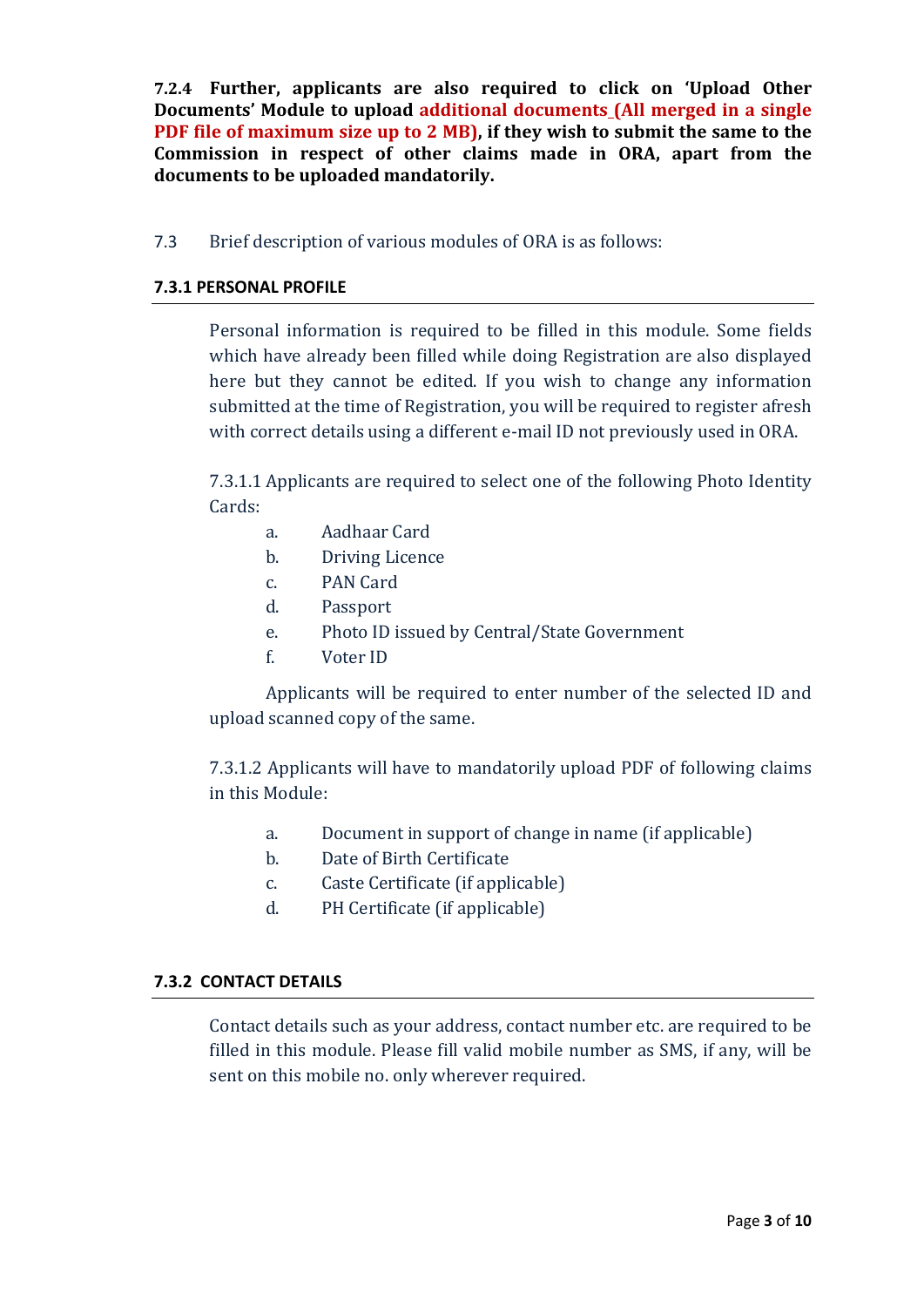#### **7.3.3 AGE RELAXATION**

The age relaxation for the communities SC, ST and OBC are provided automatically by the system based on the details furnished in Personal Profile, if the post is reserved for them. However age relaxation for other categories, i.e., PH, Central Government Servant, Ex-Serviceman/ ECO/ SSCO etc. need to be claimed by the candidate by filling details in "Age Relaxation" module. To claim age relaxation, the candidate should choose "Yes" from the drop down list against the question "Do you want to claim Age Relaxation?". Then the candidate is required to select the category under which he/she wants to claim the age relaxation. Applicants are also required to upload supporting document(s). Details of admissible relaxations are available in the relevant Advertisement.

Important Note: In case you are claiming age relaxation as a Central Govt. Employee, then it is mandatory to first fill Experience Module with details of employment under Central Govt. Then only, you will be able to claim this relaxation in Age-relaxation Module.

#### **7.3.4 EDUCATIONAL QUALIFICATION**

This page displays information regarding Educational Qualification(s) for the post.

7.3.4.1 You are required to fill details of Essential Qualifications (EQs) mentioned in Advertisement. For this, you need to select 'Qualification Type' as "Essential". Unless you fill your requisite qualification under "Qualification Type - Essential", Educational Qualification Module will not be treated as complete and you will not be able to finally submit your application.

7.3.4.2 Further, you can add as many Additional/Higher qualifications as you wish by adding one at a time. Second option to take care of is to choose right 'Qualification Level'. If you wrongly equate the  $level(s)$  of your qualification(s), you may not be shortlisted through computer aided short-listing. You may also be liable for rejection/debarment from UPSC.

7.3.4.3 Applicants are required to upload supporting document(s) in respect of each qualification.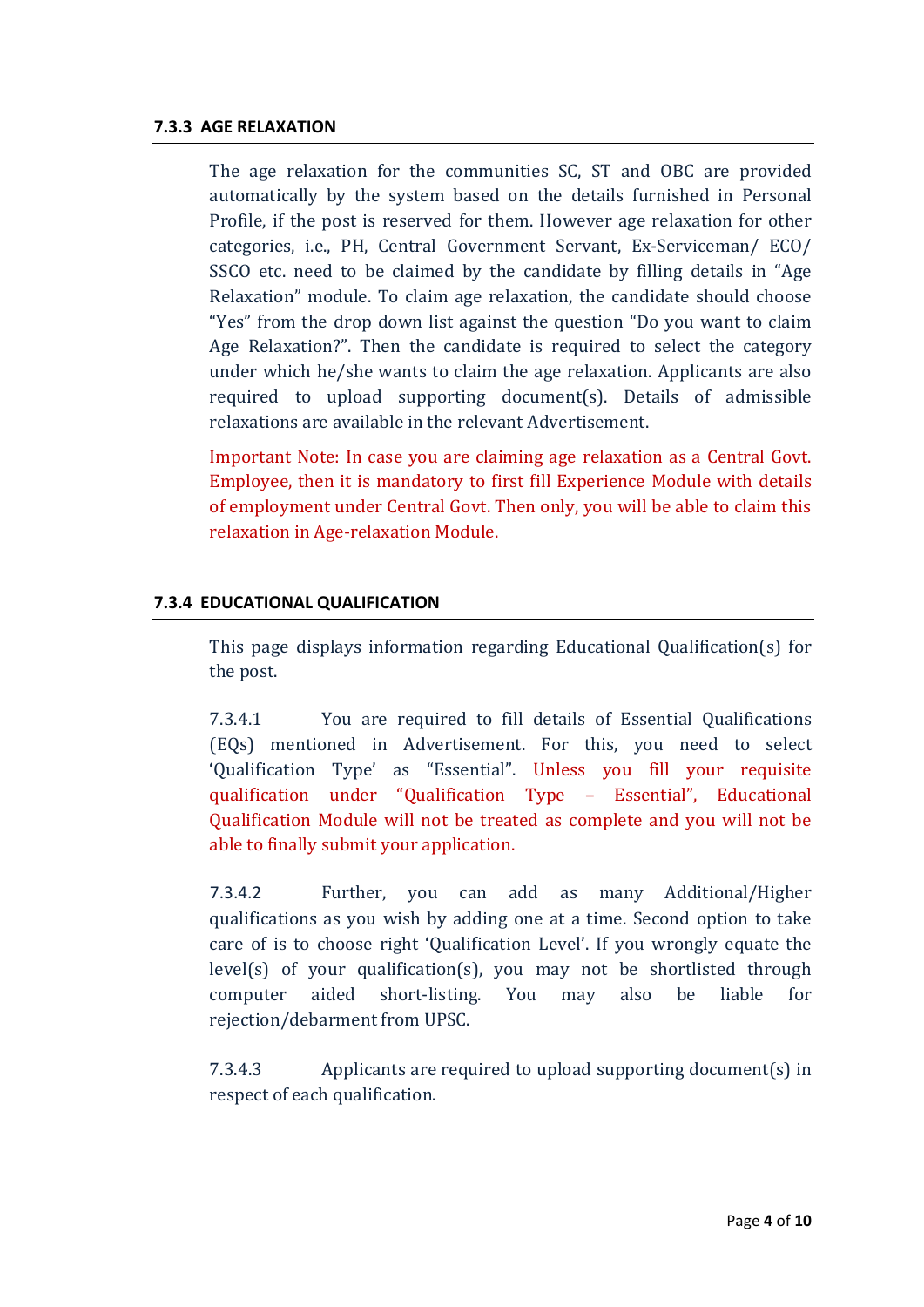7.3.5.1 **PROFESSIONAL REGISTRATION:** 7.3.5.2 **LANGUAGE:** 7.3.5.3 **PUBLICATION:** 7.3.5.4 **NET:** 7.3.5.5 **GATE:** 7.3.5.6 **CONFERENCES:** 7.3.5.7 **INTERNSHIP:**

These modules will be active only if the said field is prescribed essential for the post, otherwise they will be inactive (non clickable black colour). Click on the active module, add required fields and then save to proceed. In case you wish to fill information for NET or GATE when they are inactive, you can fill their details in Educational Oualification Module. 

#### **7.3.6 MISCELLANEOUS MODULE**

This module will also be active only if the said field is required for the post, otherwise it will be inactive. In this module, candidates are required to give answer as 'YES' or 'NO' to specific question(s) depending upon the requirement of the post. You are required to answer all the questions correctly as any wrong response will make you ineligible. Further, candidate may give details relating to the concerned question(s) in the given text box.

#### **7.3.7 EXPERIENCE**

7.3.7.1 Here you need to fill details of your employment / experience which should be relevant for the post.

7.3.7.2 Applicants are required to upload supporting document(s) in respect of each experience claimed.

7.3.7.3 Avoid using special character [for example, '.' (Dot) in salary field] to avoid non-saving of data by the system.

#### **7.3.8 RECRUITMENT TEST CENTRE**

This input is mandatorily taken for all the vacancies for the reason that in case written Recruitment Test is to be conducted for short-listing, then candidate will be allotted the preferred test centre as per feasibility. Here, you will be required to select two preferences for the recruitment test centre.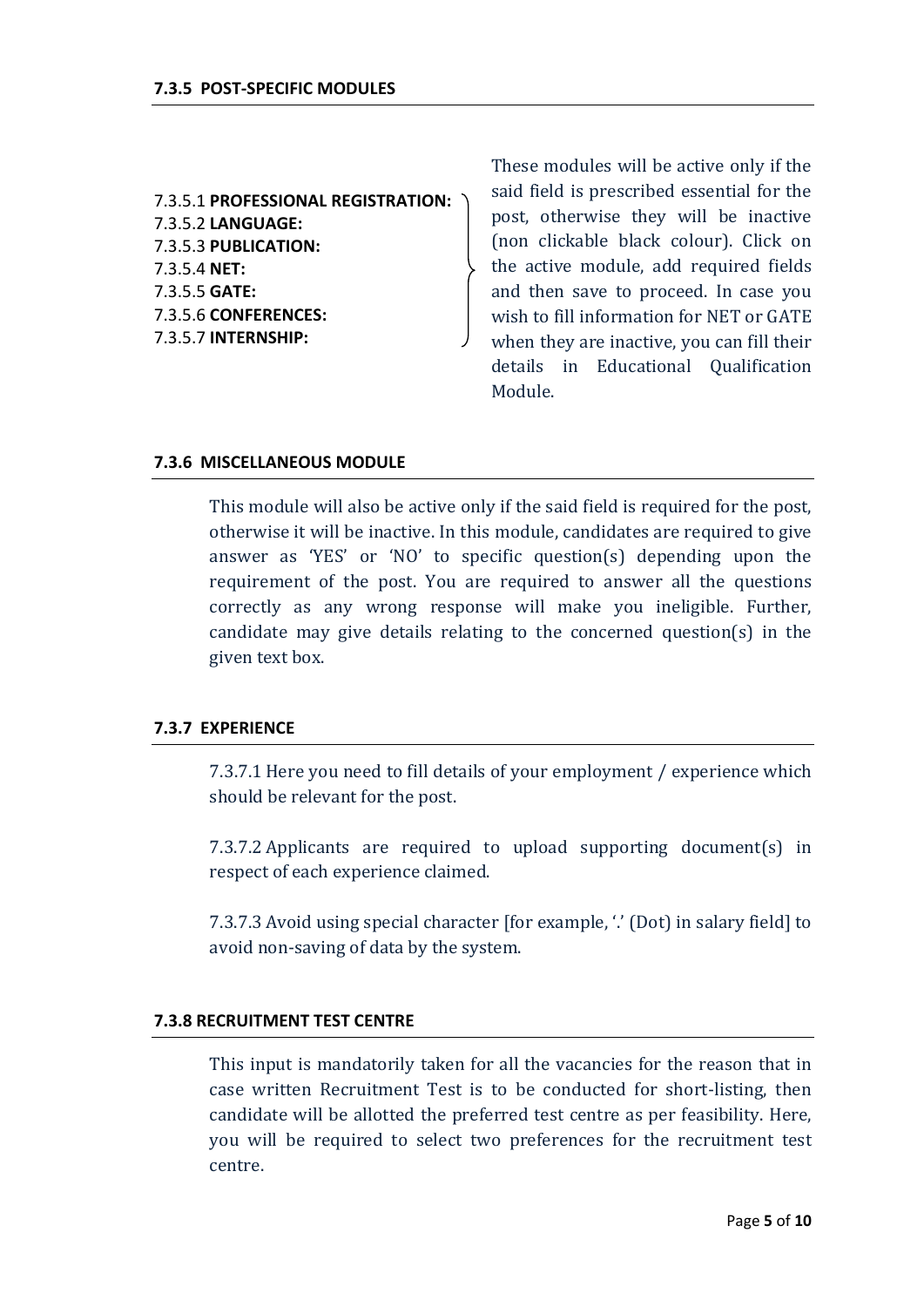#### **7.3.9 DQ DECLARATION**

This module refers to Desirable Qualification for the post and it will be active only if the said field is prescribed essential for the post. Click on the active module, add required fields and then save to proceed. Applicants are required to upload supporting document(s) in respect of each qualification. Avoid using special character to avoid non-saving of data by the system.

#### **7.3.10 PHOTO & SIGNATURE UPLOAD**

Uploaded photograph and signature must be clearly identifiable / visible, otherwise the application of the candidate is liable to be rejected by the Commission and no representation from the candidate will be entertained by the Commission in this regard. The candidate should scan his photograph and specimen signature in JPG format. The digital size of file should not exceed 300 KB each and must not be less than 20 KB. Minimum resolution of the file should be 350 pixels (Width) X 350 pixels (Height) and maximum 1000 pixels (Width)  $X$  1000 pixels (Height). Bit Depth of image file should be 24 bit. To upload the images of recent Photograph and Signature, click on Upload Photograph/ Upload Signature buttons. After uploading, a fresh page shows the preview of the uploaded images. Here the candidate is advised to see his/her uploaded photograph that the photograph is clearly visible/identifiable in the upper row and the specimen signature in the lower row. In no case these rows should be swapped. If the candidate is satisfied with the uploaded images, he may CONFIRM the uploading of photograph and signature by clicking on Confirm Upload button. If for any reason uploaded images are not up to the mark then the candidate can RELOAD these images by clicking on the Reload Photograph and/or Reload Signature button. They can view reloaded Photograph/signature by clicking on "Refresh Image" button. The software will not save photograph and signature of the candidate unless he confirms the upload by clicking on Confirm Upload button.

#### **7.3.11 PREVIEW**

Here, the system displays all the information filled by the candidate in the Online Recruitment Application for verification at his/her end. The candidates are advised to check the details and satisfy themselves that all information is correctly filled. No changes to the information filled by the candidates will be allowed at any subsequent stage of the Online Recruitment Application process once the same is submitted.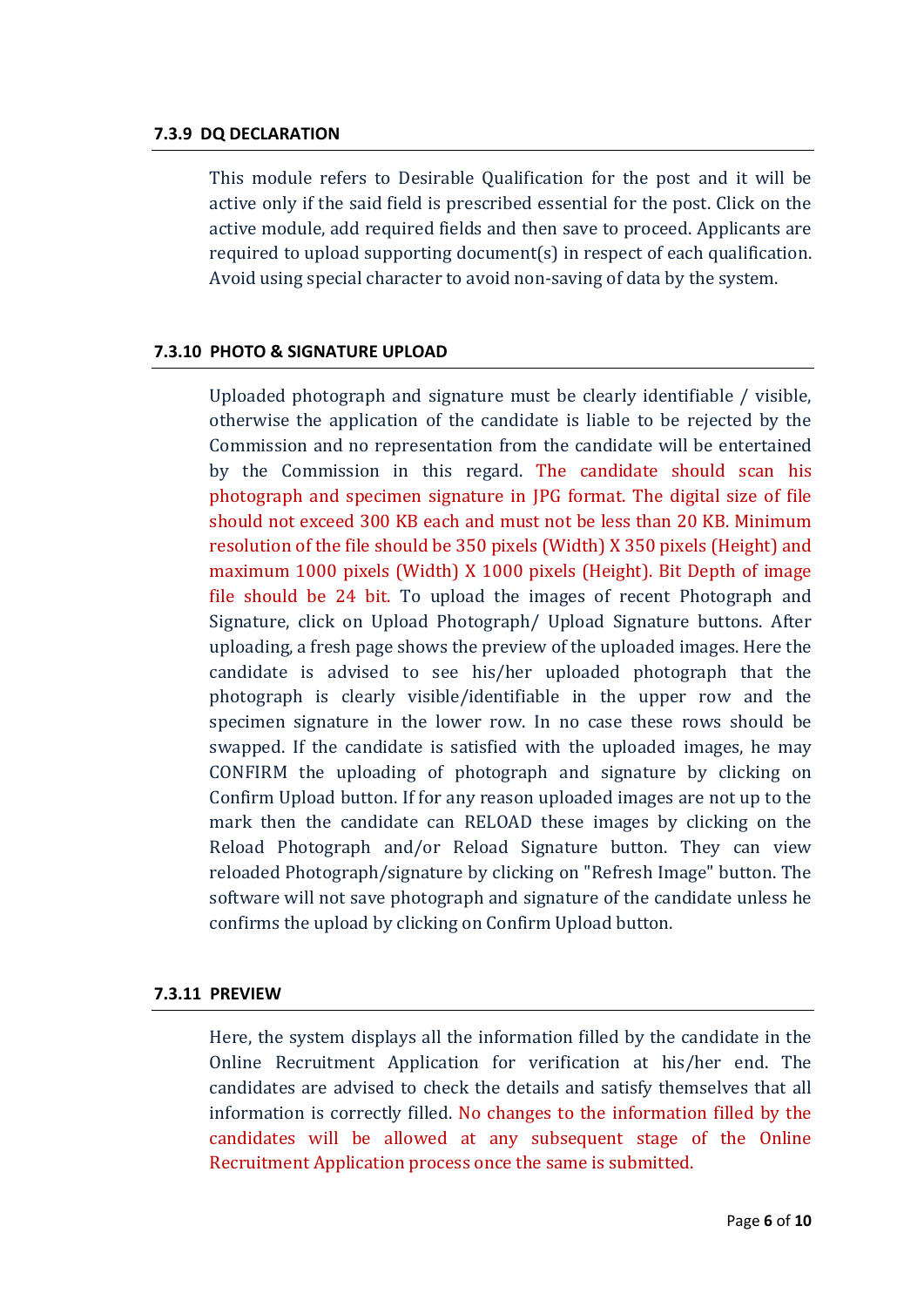#### **7.3.12 SUBMIT**

After filling details in all the required Modules for the post, including uploading of documents and also uploading of the scanned photograph  $\&$ signature, and verifying them in Preview, click on "SUBMIT" button to proceed further. The fee exempted candidates can view their finally submitted application under "My Account [Finally Submitted Application $(s)$ ]" after this step. However, those applicants who need to pay fee will be required to pay fee for final submission of their application.

#### **7.3.13 FEE**

Candidates applying online are required to pay a fee of  $\text{Rs.25}/\cdot$  (Rupees Twenty Five) except Female/ Physically Handicapped/ SC or ST candidates who are exempted from payment of fee. Such exempted candidates will not be taken through the 'Fee payment Page'. Once the payment is successful, the system will accept your Online Recruitment Application. The  $Fee(s)$ paid shall not be refunded under any circumstances nor can the fee(s) be held in reserve for any other application or examination or selection.

7.3.13.1 The "Pay Fee" link is enabled for those cases only where the Application Part is complete and fee payment is pending. This link is also not enabled for fee-exempted candidates as they are not required to pay fee. Once the fee payment process is over, the completed applications (with fee payment details) can be viewed under "My Account [Finally Submitted Application $(s)$ ]" link.

7.3.13.2 By Clicking "Pay Fee", a fresh page opens up indicating three options of payments, viz, "Pay by Cash"; "Pay by Card" and "Pay by Net Banking" - each option accompanied with a radio button. Click on the radio button corresponding to the choice of your payment and then click on CONTINUE. 

## **8. FEE PAYMENT OPTIONS**

By Clicking "Pay Fee" link, a fresh page opens up indicating three options of payments, viz, "Pay by Cash"; "Pay by Card" and "Pay by Net Banking" - each option accompanied with a radio button. Click on the radio button corresponding to the choice of your payment and then click on CONTINUE.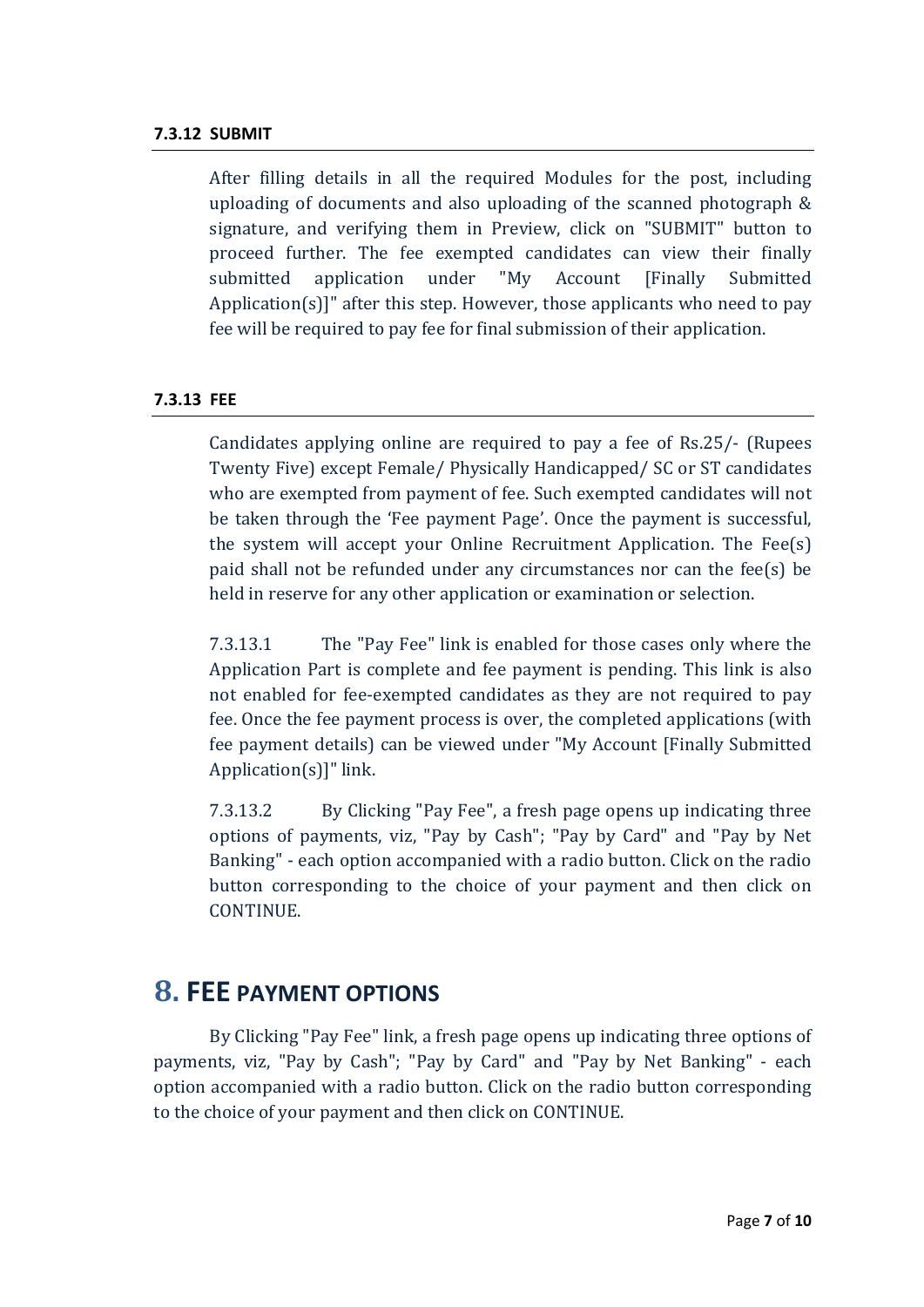Pay by Cash at any branch of State Bank of India through the Pay-in-Slip generated by the Online Recruitment Application system.

8.1.1 Candidates opting to deposit fee in cash are advised to take printout of Pay-in-Slip by using the option "Print Bank Pay-in-Slip". Using this pay-in slip, you can deposit the fee in cash at any branch of STATE BANK OF INDIA. The Bank will not accept any pay-in slip or challan other than the one printed through the "Print Bank Pay-in-Slip" Option of your Online Recruitment Application. After receipt of cash, the Bank will stamp the payin-slip and also provide a "TRANSACTION ID". This Transaction ID needs to be entered in your application for completing the application process. Following steps are required for this:

8.1.2 When you click on the radio button for "Pay by Cash" and then click on CONTINUE, a Fresh window opens wherein TRANSACTION ID given by the State Bank of India and Date of Transaction is to be filled in. The Transaction Id given by the Bank is to be a SEVEN OR EIGHT DIGIT NUMERIC CHARACTER, which is to be filled in the Transaction-Id field. Considering the All India spread of the SBI there is possibility of writing of Transaction ID on the Pay-in-slip by the bank staff variously as TID  $-$ 0012121212 or J - 0012121212 or 0012121212 etc. if it is in eight digits or as Tld - 001212121 or J - 001212121 or 001212121 etc. if it is in seven digits. CANDIDATES ARE REQUESTED TO FILL IN ONLY THE LAST 7 or 8 DIGITS AS THE CASE MAY BE, DROPPING OUT ANY ALPHABET, SPECIAL CHARACTER or PREFIXED ZEROES. In the above two cases, fill in the Transaction Id as 12121212 or 1212121. Then, proceed as per instructions available on screen.

#### **8.2 Pay by Net Banking**

Pay Online using the Internet banking facility of the State Bank of India. Candidates opting to pay through Card or SBI Internet Banking facility will be directed to their respective sites. Follow instructions/steps on the respective sites.

#### **8.3 PAY BY CARD**

Pay Online using any Visa/Master Debit/Credit or RuPay card issued by any Bank/ Institution. Candidates opting to pay through Card or SBI Internet Banking facility will be directed to their respective sites. Follow instructions/steps on the respective sites.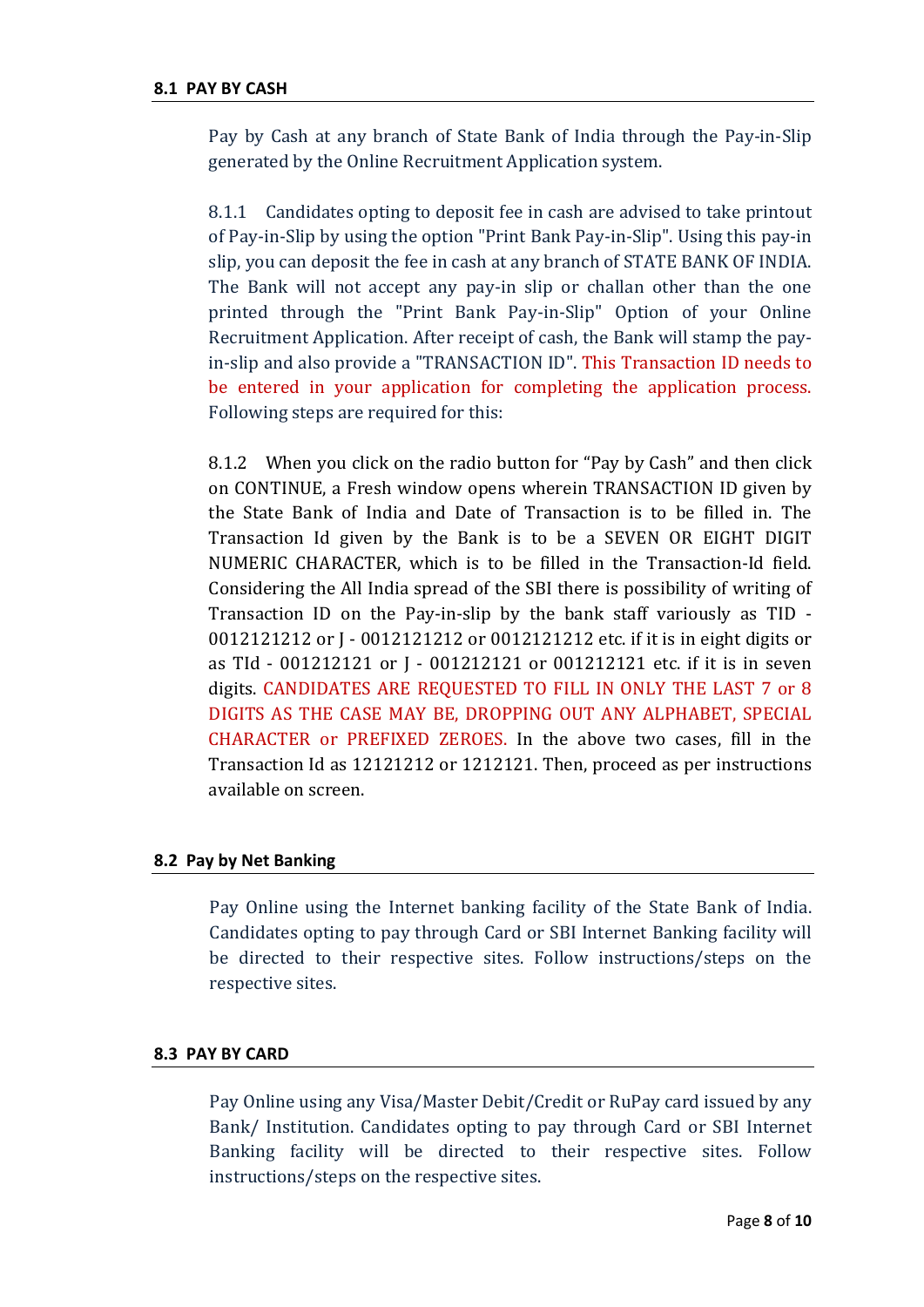#### **8.4 IMPORTANT NOTE REGARDING FEE PAYMENT**

8.4.1 There may be instances when you have made the payment through Card or Net Banking facility of SBI, but the same is not updated in your application. The reason is  $-$  once the applicant chooses the mode of payment (e.g., Pay by Card or Pay by Net Banking) on ORA website, she/he is directed to the Payment Gateway site hosted by the State Bank of India (SBI). Sometimes it happens that the transaction of applicant is successful on Payment Gateway site of the SBI, but the transaction gets terminated before returning back to ORA server due to connectivity issues etc. In such case, application remains incomplete due to non-completion of transaction cycle. 

8.4.2 In case of payment through Card, you have to make payment again and again till payment details are updated in the ORA System. It is advised that if even after repeated attempts one is not able to pay the fee through credit/debit card, then she/he may either switch over to payment by cash mode or by Internet Banking of SBI. If you have made successful payment through Net Banking of SBI but payment is not reflected in ORA, you have to update payment by using appropriate link available on payment page. After completing fee payment process you should be able to see your application from 'MY ACCOUNT [Finally submitted Application(s)]' link.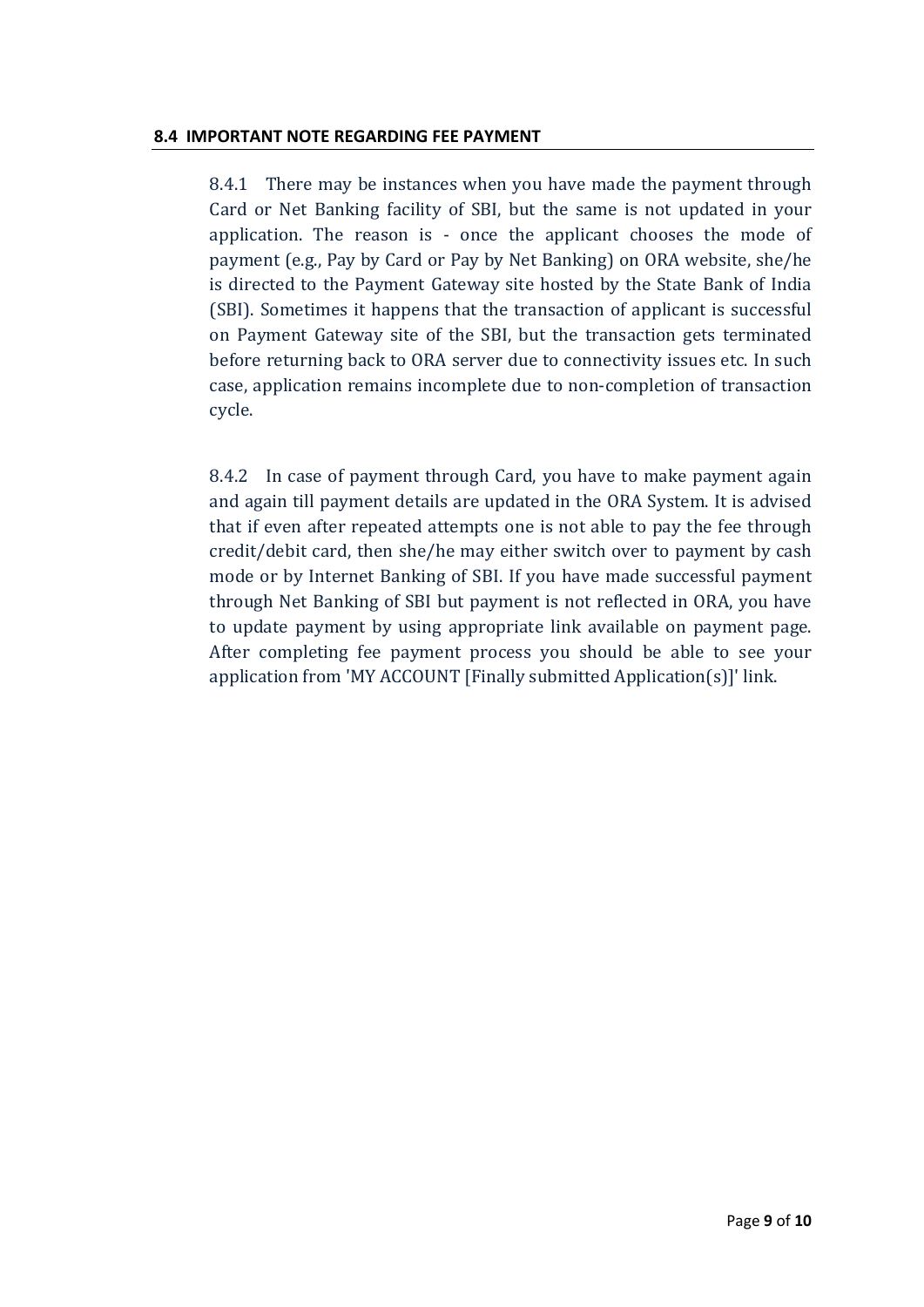## **9. IMPORTANT NOTE**

In the event of number of applications being large, commission will adopt short listing criteria to restrict the number of candidates to be called for interview to a reasonable number by any or more of the following methods:

A. On the basis of Desirable Qualification (DQ) or any one or all of the DQs if more than one DQ is prescribed.

B. On the basis of higher educational qualifications than the minimum prescribed in the advertisement.

C. On the basis of higher experience in the relevant field than the minimum prescribed in the advertisement.

D. By counting experience before or after the acquisition of essential qualifications. 

E. By invoking experience even in cases where there is no experience mentioned either as Essential Qualification (EQ) or as Desirable Qualification (DQ).

F. By holding a Recruitment Test.

**THE CANDIDATE SHOULD, THEREFORE, MENTION ALL OF HER/HIS QUALIFICATIONS AND EXPERIENCE IN THE RELEVANT FIELD OVER AND ABOVE THE MINIMUM QUALIFICATIONS.** For example, if experience is not essential for the post but you possess experience, you are advised to fill it by clicking Experience Module.

**Your Application will not be treated as finally submitted unless and until it is available under the link "MY ACCOUNT [Finally Submitted Application(s)]" before the closing date and time. Please retain a print out of your finally submitted online application (complete with Payment Details, if not fee‐exempted applicant) as a proof of submission of your application to the Commission, whenever required.**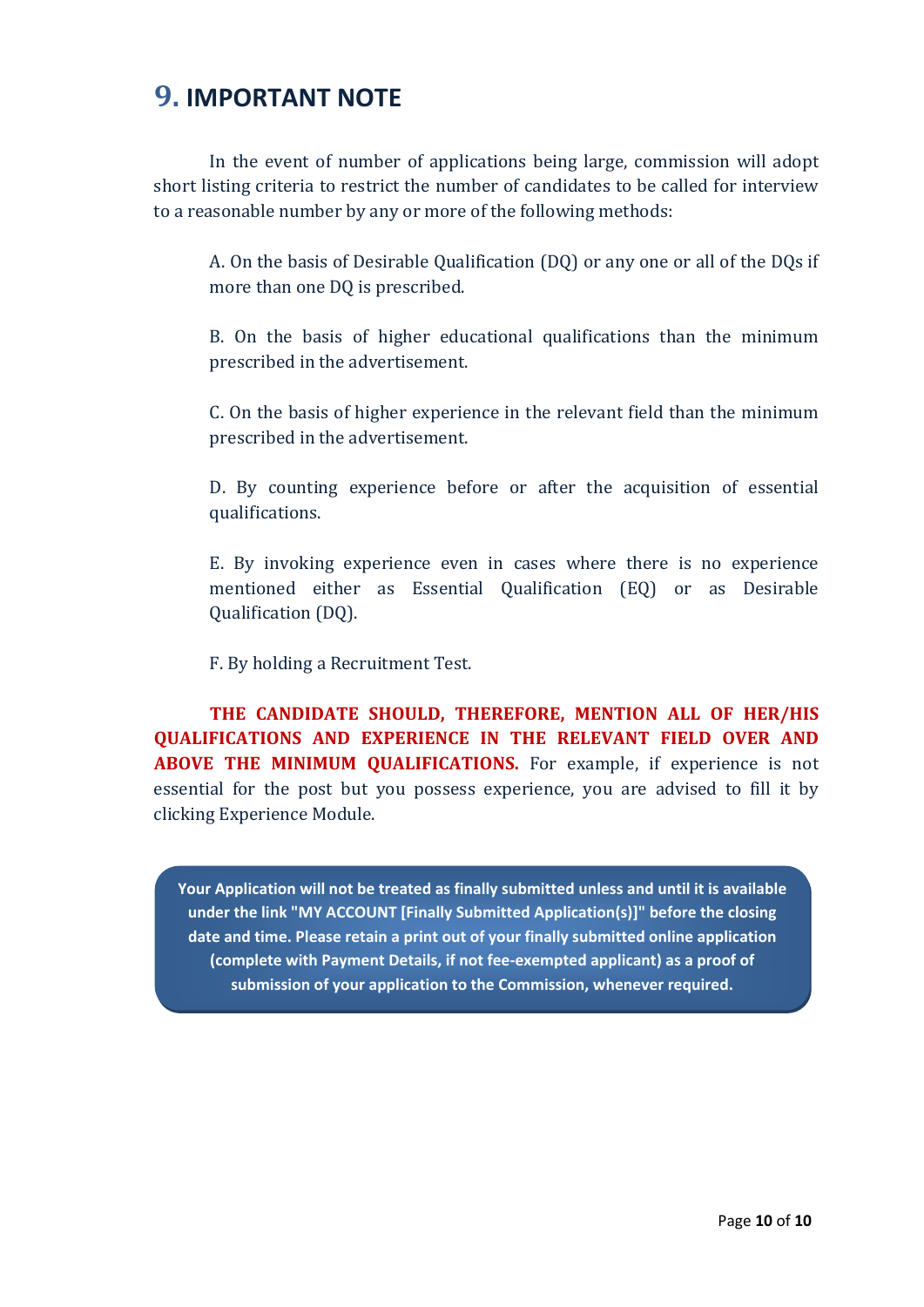## **संघ लोक सेवा आयोग** ऑनलाइन भत� आवेदन (ओआरए) प्रको

आंनलाइन भती आवेदन भरने के लिए अनुदेश

- 1. उम्मीदवारों को सलाह दी जाती है कि वे आवेदन पत्र भरने से पहले आयोग की वेबसाइट पर उपलब्ध विस्तृत विज्ञापन को ध्यान से पढ़ लें।
- 2. ओआरए का होम पेज विभिन्न लिंकों के साथ उपलब्ध रिक्तियों को दर्शाता है। नए रजिस्टेशन (पंजीकरण) के लिए "न्यू रजिस्ट्रेशन" लिंक पर कि आपके व्यक्तिगत ब्यौरे के अनिवार्य फील्ड भरने अपेक्षित होंगे और पासवर्ड सेट करना होगा।सफलतापूव्रक रिजस्ट्रेशन के बाद8 अल् फ न् य मेरक अ र वाला पंजीकरण आई डी आपको आबंटित किया जाएगा। इस रजिस्ट्रेशन आई डी और पासवर्ड को प्रत्येक बार जब आप आवेदन भरने के लिए सिस्टम में लॉगइन करेंगे भरना अपेक्षित होगा।यह उल्लेखनीय है कि इं-मेल आईडी का उपयोग करके केवल एक रजिस्ट्रेशन आईडी बनायी जा सकती है। इसके अलावा उम्मीवारों को सलाह दी जाती है कि अपना सही और सक्रिय (एक्टिव) ई-मेल भरें क्योंकि कोई भी पत्राचार आयोग दवारा केवल रजिस्टर्ड ई-मेल के माध्यम से किया जाएगा।
- 3. आप होमपेज पर किसी विशिष्ट पद के नाम के सामने क्लिक करके किसी पद का संक्षिप्त ब्यौरा देख सकते हैं। आप संदर्भ के लिए <u>"बार बार पछे जाने वाले प्रश्न"</u> (एफ ए क्यू) को भी देख सकते हैं।
- 4. आप जिस पद के लिए आवेदन करना चाहते हैं उस पद के सामने "अब आवेदन करें (अप्लाई नाउ)" पर क्लिक करें। "अब आवेदन करें (अप्लाई नाउ)" लिंक पर क्लिक करने से प्रदर्शित अन्**देशों को पढ़ने और स्वीकार करने के बाद** लॉगइन पेज ख़ुल जाएगा। आप 8 अल्फान्यूमेरिक अक्षर वाला रजिस्ट्रेशन आईडी और पासवः करें। सफलतापूर्वक लॉगइन करने के बाद विभिन्न ओआरए मॉड्यूल्स भरने के लिए उपलब्ध हगे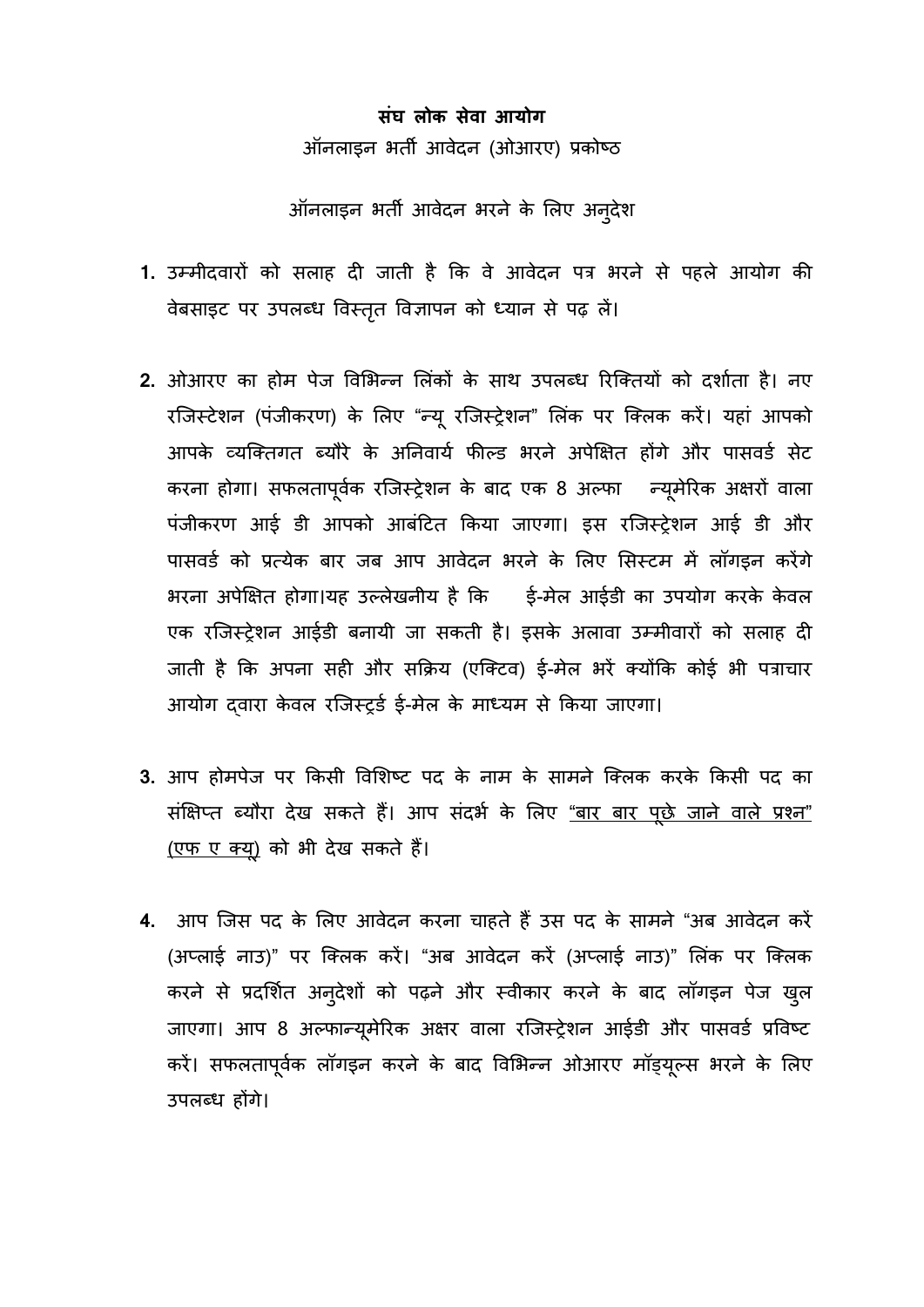5. यदि आप अपना रजिस्ट्रेशन (पंजीकरण) आईडी और पासवर्ड भूल गए हैं तो आप अपेक्षित ब्यौरे देने के बाद उसे रिकवर करने के लिए "फ़ॉरगोट रजिस्ट्रेशन आईडी / फ़ॉरगोट पासवर्ड" पर क्लिक कर सकते हैं। कृपया सही ब्यौरा भरना करना सुनिश्चित करें क्योंकि कई बार गलत जानकारी भरने के कारण कतिपय विशिष्ट अवधि के लिए आपका एकाउंट ब्लॉक हो जाएगा।

**6.** यदि आप अनुवती चरणों के दौरान "पहले से पंजीकृत (आलरेडी रजिस्टडे)" लिंक का प्रयोग करके लॉगिंग करते हैं तो आपका होम पेज आपके एक्टिव आवेदनों (एप्लीकेशन) को प्रदर्शित करेगा जिसे किसी विशेष पद (पदों) के सामने प्रदर्शित "एडिट" लिंक को क्लिक करके संशोधित अथवा प्रस्तुत किया जा सकता है। अंतिम रूप से प्रस्तुत आवेदन 'माय अकाउंट (अंतिम रूप से प्रस्तुत आवेदन') लिंक के अंतर्गत सूचीबद्ध है।

### **7. ओआरए मॉड्य ूल्**

7.1. ऑनलाइन भर्ती आवेदन (ओ आर ए) के व्यक्तिगत ब्यौरा, संपर्क ब्यौरा, शैक्षणिक योग्यता और अनुभव आदि के लिए अलग मोड्यूल्स हैं। पद की अपेक्षाओं को देखते ह्ए कुछ मॉड्यूल एक्टिव मोड में हो सकते हैं जबकि शेष इनएक्टिव मॉड (नॉन क्लेकिबल) में हो सकते हैं। ब्यौरे कई सत्रों में भरे जा सकते हैं। तथापि किसी सत्र को बंद करने से पहले उम्मीदवार को उस सूचना को सुरक्षित रखने के लिए 'सेव' बटन कि गई सूचना को सेव अवश्य कर लेना चाहिए।

**7.2. ओआरए म� (�वस तत �व�ापन देख�) �व�भन्न दाव के लए सहायक दस्तावेज क** अपलोड करना अपेक्षित है। आवेदक ओआरए में उपलब्ध निम्नलिखित दो विकल्पों में से **एक के माध्यम से संगत दस्तावेज को पीडीएफ फाइल(प्रत्येक फाइल का अधक आकार 01MB) को अपलोड करने का �वकल्प होग:-**

- **(क) अपने �डिजटल लॉकर अकाउं ट के माध्यम स, अथवा**
- **(ख) अपने कं प्य ूटर के लोकल स्टोरेज माध्यम,**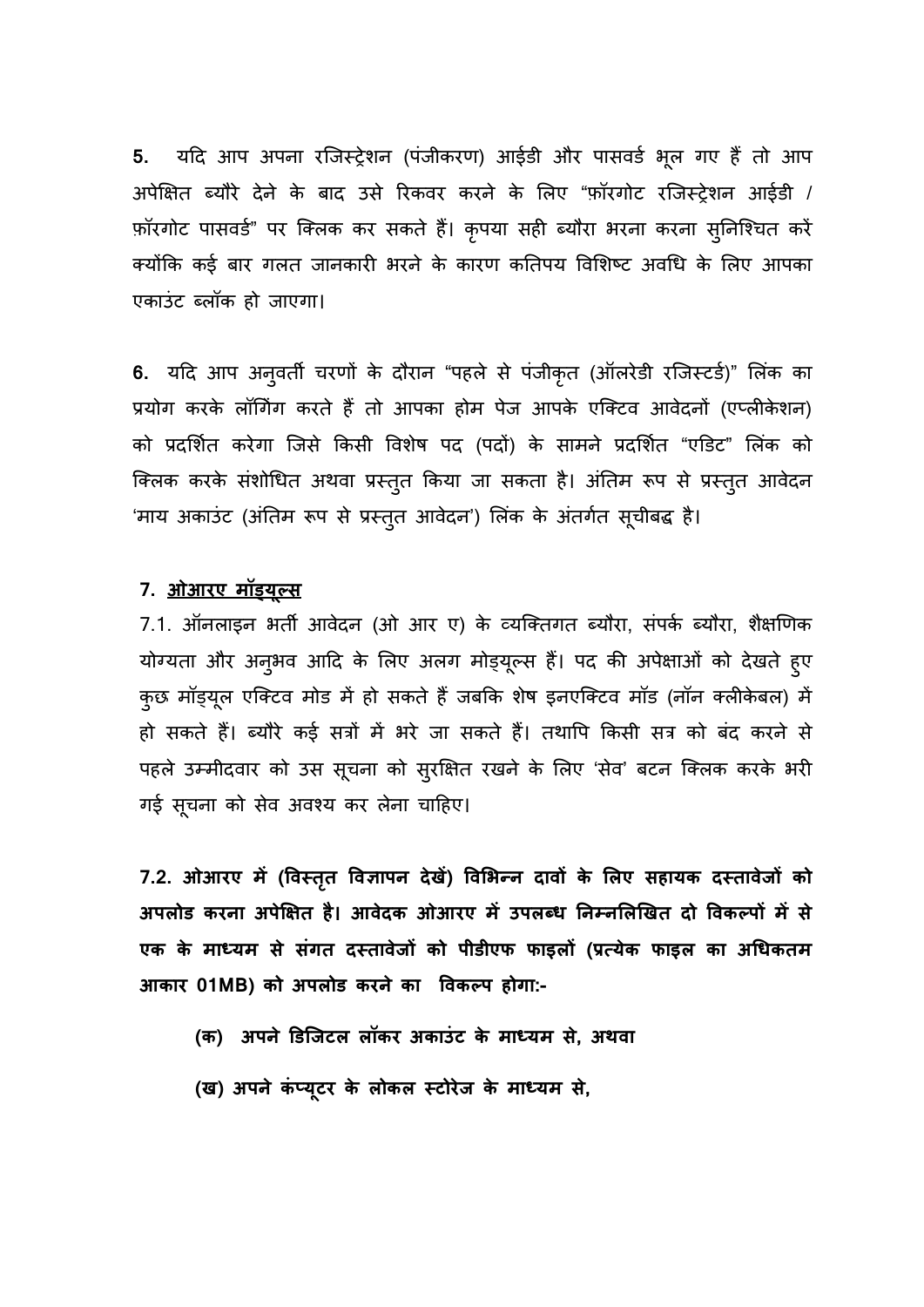7.2.1 यदि अपलोड किए गए किसी दस्तावेज/प्रमाण पत्र की भाषा हिंदी अथवा अंग्रेजी से भिन्न है तो राजपत्रित अधिकारी अथवा नोटरी दवारा विधिवत रूप से सत्यापित उसकी प्रतिकृति को भी अपलोड किया जाना है।

7.2.2 अपलोड की गई पीडीएफ फाइलें हरगिज पासवर्ड संरक्षित नहीं होनी चाहिए।

7.2.3 यदि आवेदक उस दावे का सबूत देने के लिए, जिसके लिए एकल अपलोड विक उपलब्ध है, बहुत से दस्तावेजो (अथवा ऐसा दस्तावेज जो बहुत पेजों में उपलब्ध हैं) क अपलोड करना चाहता है तो वह सभी दस्तावेजों को सिंगल पीडीएफ फाइल में सम्मिलित करके उसे अपलोड कर सकता है।

**7.2.4 इसके अलावा आवेदक को अत�रक्त दस्तावेज(सभी को �संगल पीडीएफ फाइल म� शा�मल करके), िजसका अधकतम आकार 2MBतक हो) को अपलोड करके 'अपलोड अदर**  डाक्यूमेंट्स' पर भी क्लिक करना अपेक्षित है यदि वे अनिवाये रूप से अपलोड किंग वाले दस्तावेजो के अलावा ओआरए में किए गए अन्य दावों के संबंध में आयोग को प्रस्तुत **करना चाहते ह� ।**

7.3 ओआरए के विभिन्न मॉड्यूल्स का संक्षिप्त विवरण निम्नानुसार है:

### **7.3.1. व्यिक्तगत प्रोफ**

व्यक्तिगत जानकारी को इस मॉडयूल में भरा जाना अपेक्षित है। कुछ फील्ड जिन्हें पंजीकरण करने के दौरान पहले ही भरा जा चुका है वे यहां पर भी प्रदर्शित होंगे लेकिन उन्हें एडिट नहीं किया जा सकता। यदि आप पंजीकरण के समय प्रस्तुत किसी जानकारी को बदलना चाहते हैं तो आपको अलग ई-मेल आईडी जो ओआरए में पहले उपयोग में नहीं ली गई हो का उपयोग करके सही ब्यौरे नए सिरे से पंजीकृत कराने अपेक्षित होंगे।

- 7.3.1. 1. आवेदकों के लिए निम्नलिखित फोटो पहचान पत्रों में से एक का चयन करना अपेक्षित है।
	- (क) आधार कार्ड
	- (ख) ड्राइवंग लाइस
	- (ग) पैन कार्ड
	- (घ) पासपोर्ट
	- (ङ) केंद्र/ राज्य सरकार दवारा जारी फोटो पहचान पत्र
	- (च) वोटर आई कार्ड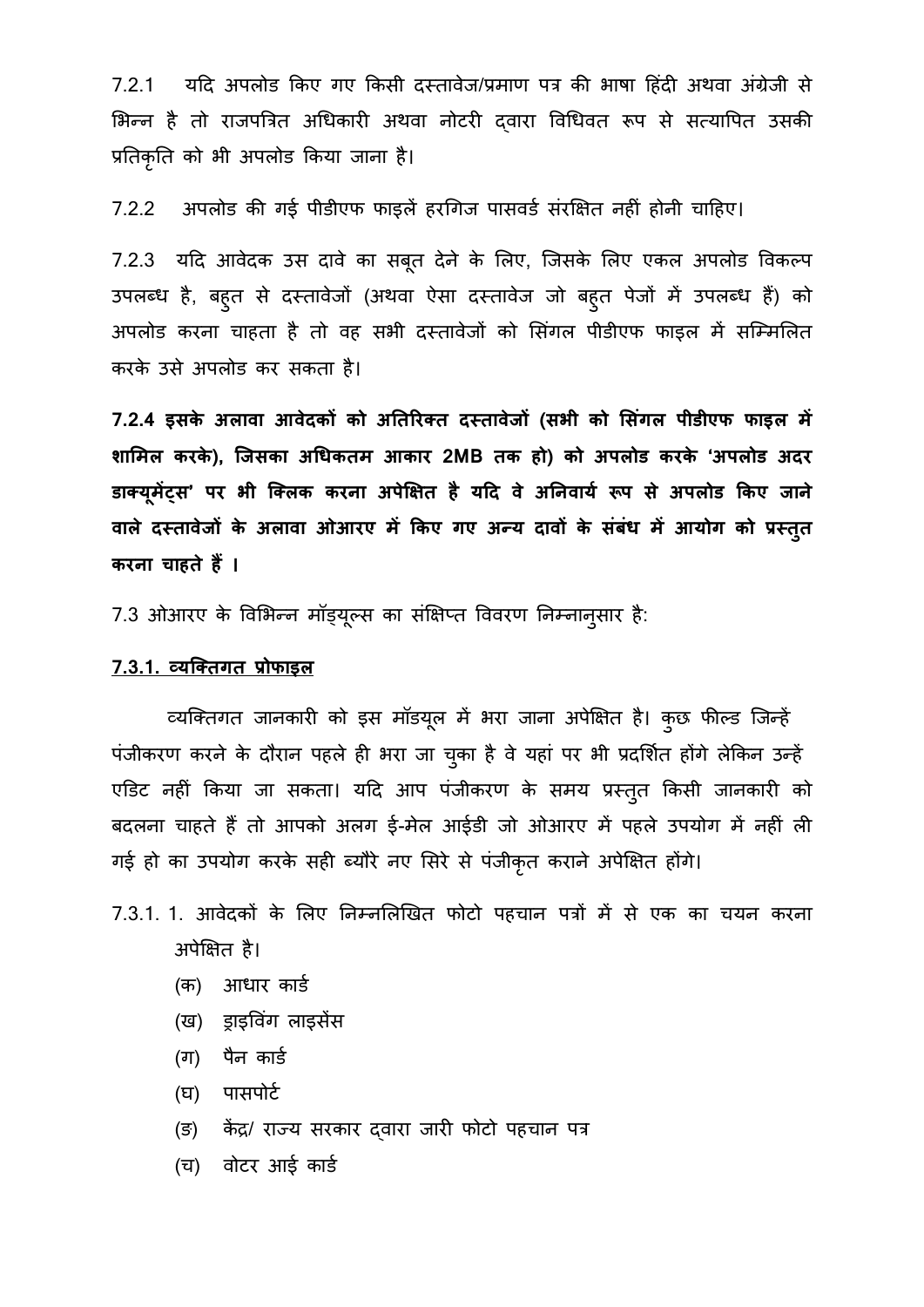आवेदकों को चयनित आईडी की संख्या भरना अपेक्षित होगा और उसकी स्कैन की गई प्रति अपलोड करनी होगी।

7.3.1. आवेदको को इस माइयूल में निम्नलिखित दावों का अनिवाये रूप से पीडी अपलोड करना होगा:

(क) नाम में परिवर्तन के लिए सहायक दस्तावेज (यदि लागू हो)

(ख) जन्मतिथि का प्रमाण पत्र

(ग) जाति प्रमाण पत्र (यदि लागू हो)

(घ) विकलांगता प्रमाण पत्र (यदि लागू हो)

#### <u>7.3.2. संपर्क ब्यौरा</u>

संपर्क ब्यौरा जैसे आपका पता, संपर्क दूरभाष नंबर आदि इस मॉड्यूल में भरने अपेक्षित हैं। कृपया वैध मोबाइल नंबर भरें क्योंकि जब भी अपेक्षित होगा एस एम एस केवल इस मोबाइल नंबर पर ही भेजा जाएगा।

#### **7.3.3 आयु म� �रयायत**

व्यक्तिगत प्रोफाइल में प्रस्तुत ब्यौरे के आधार पर सिस्टम अनुसूचित जाति, अनुसूचित जनजाति और अन्य पिछड़े वर्ग के लिए आयु में रियायत स्वत: प्रदा करता है, यदि पद उनके लिए आरक्षित हो। तथापि अन्य वर्गों अर्थात विकलांग, केंद्र सरकार के कर्मचारी, भूतपूर्व सैनिक, ई सी ओ/ एस एस सी ओ आदि के लिए आयु में छूट के लिए "आयु में रियायत" माड्यूल में ब्यौरा भर के उम्मीदवार द्वा किया जाना आवश्यक है। आयु में रियायत का दावा करने के लिए उम्मीदवार को "क्या आप आयु में रियायत का दावा करना चाहते हैं"? प्रश्न के सामने ड्रॉप डाउन लिस्ट से "हॉ", विकल्प का चयन करना होगा। उसके बाद उस श्रेणी का चयन करना अपेक्षित है जिसके अंतर्गत वह आयु में छूट का दावा करना चहता/चाहती है। आवेदक को सहायक दस्तावेज (दस्तावेजों) को अपलोड करना भी अपेक्षित होगा। लागू रियायतों का ब्यौरा संगत विज्ञापन में उपलब्ध है।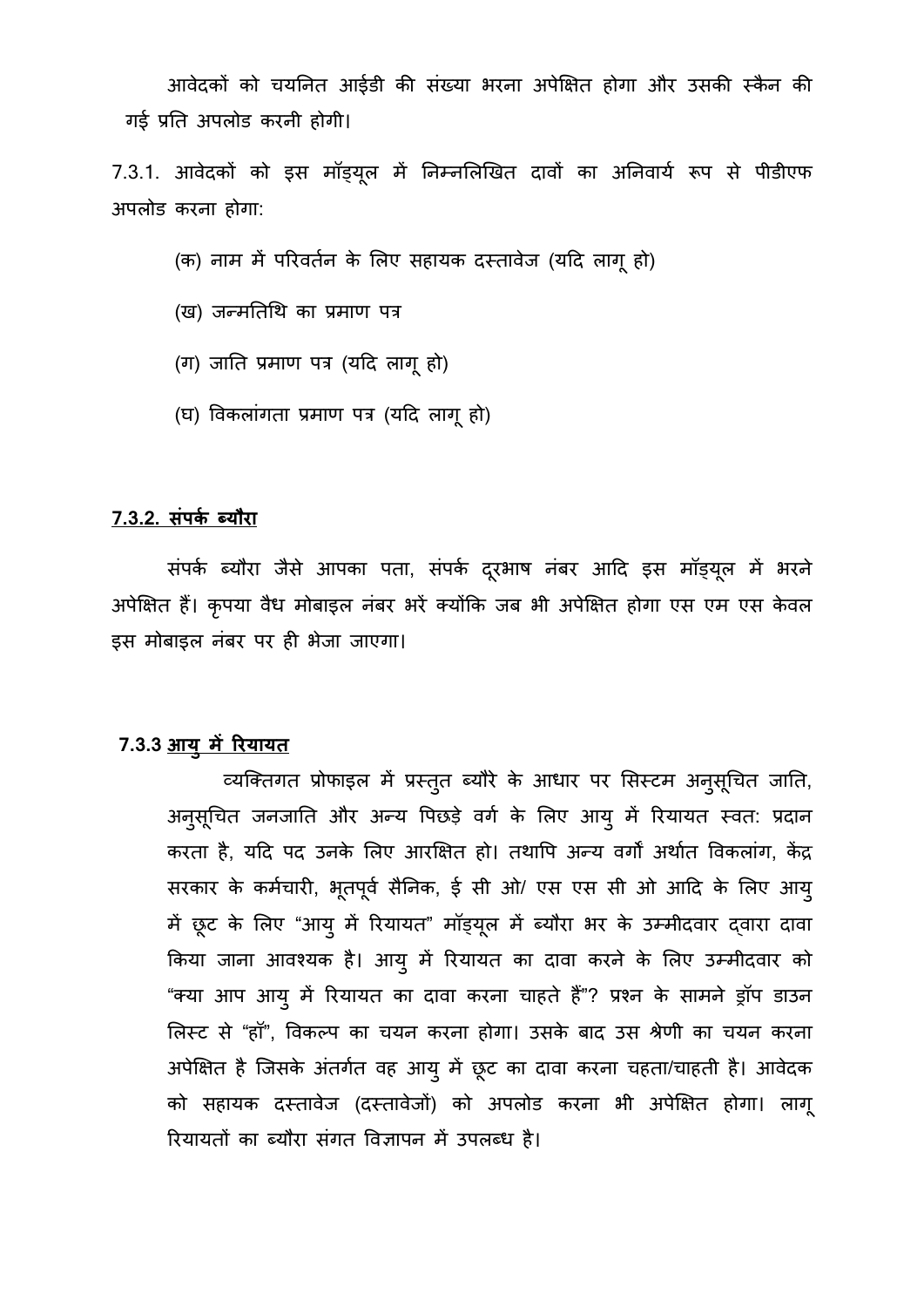<u>महत्वपूर्ण टिप्पणी</u>: यदि आप केंद्र सरकार के कर्मचारी के रूप में आयु में छूट का दावा कर रहे हैं तो केंद्र सरकार के अंतर्गत रोजगार के ब्यौरे के साथ सबसे पहले अनुभव मॉड्यूल को भरना अनिवाये हैं। उसके बाद आप आयु रियायत मॉड्यूल रियायत के दावे के लिए समर्थ होंगे।

#### **7.3.4 शै��णक योग्यता**

यह पेज इस पद के लिए शैक्षणिक योग्यता (योग्यताओं) के संबंध में जानकारी प्रदर्शित करता है।

7.3.4.1 आपको विज्ञापन में उल्लिखित अनिवार्य योग्यताओं के ब्यौरे भरना अपेक्षित है। इसके लिए आपको "अनिवार्य" के रूप में "योग्यता टाइप" का चयन करना आवश्यक है। जब तक आप "योग्यता टाइप - अनिवार्य" के अंतर्गत अपनी अपेक्षित योग्यता नहीं भर देते तब तक शैक्षणिक योग्यता मॉड्यूल को पूर्ण नहीं माना जाएगा और आप अपना आवेदन अंतिम रूप से प्रस्तुत करने में समर्थ नहीं होंगे।

#### 7.3.4.2

इसके अलावा आप एक बार में एक योग्यता जोड़कर जितनी भी अतिरिक्त /उच्च शैक्षणिक योग्यताएं जोड़ना चाहते हैं जोड़ सकते हैं। दूसरा विकल्प सही "योग्यता स्तर" का ध्यान से चयन करना है। यदि आप अपनी योग्यताओं के स्तर (स्तरों) को गलत ढंग से बराबर मानते हैं तो आप कप्यूटर की सहायता से लघुसूचीबद्ध करने के माध्यम से लघुसूचीबद्ध नहीं किए जा सकते हैं। आप संघ लोक सेवा आयोग से निरसन/विवर्जन लिए भी उत्तरदायी होंगे।

### 7.3.4.3

आवेदकों के लिए प्रत्येक योग्यता के संबंध में सहायक दस्तावेजों को अपलोड करना अपेक्षित है।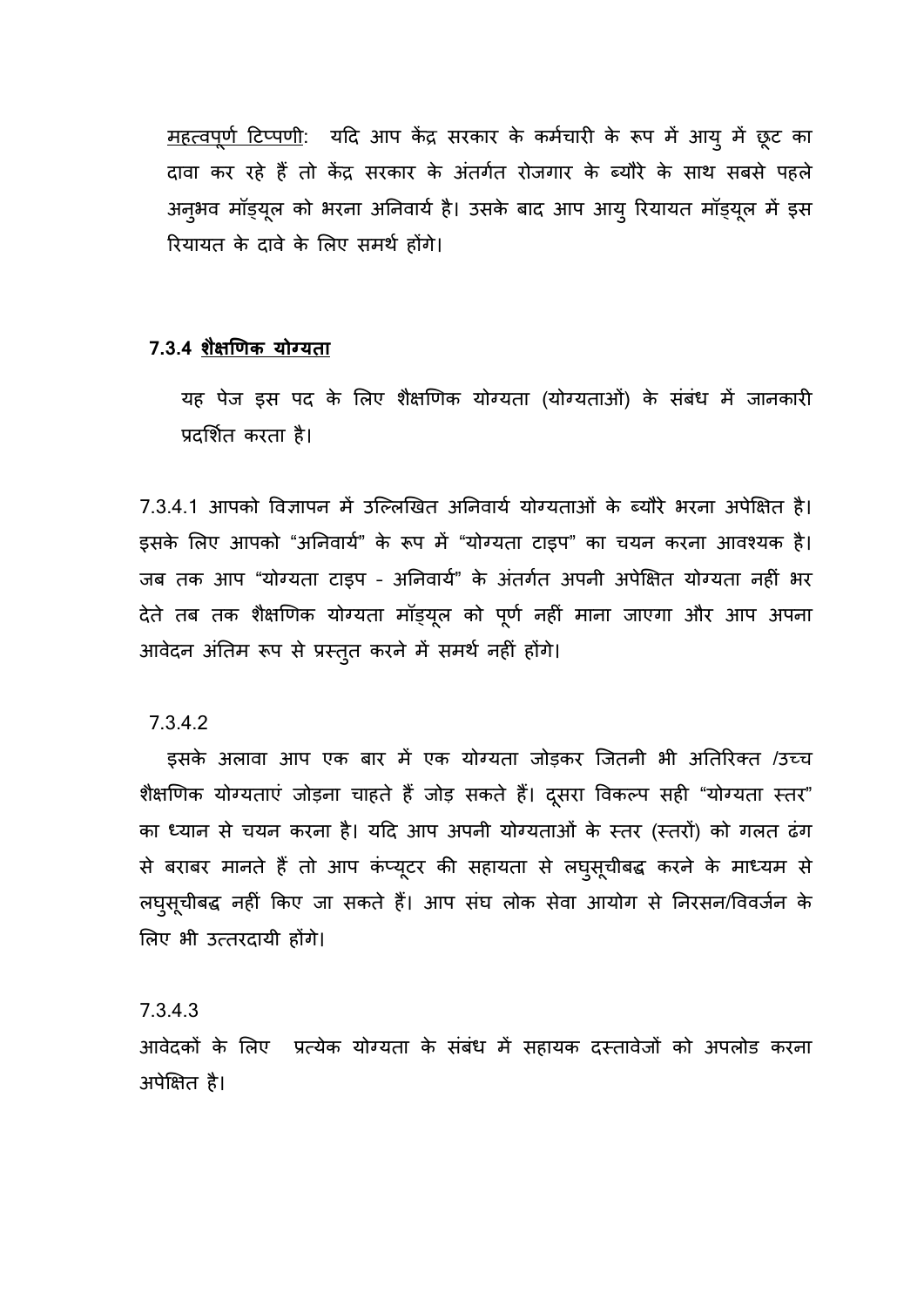| 7.3.5.1 व्यवसायिक रजिस्ट्रेशन : | ये मॉड्यूल तभी सक्रिय (एक्टिव) होंगे                                       |
|---------------------------------|----------------------------------------------------------------------------|
| $7.3.5.2$ भाषा:                 | यदि उक्त फील्ड पद के लिए                                                   |
| $7.3.5.3$ प्रकाशन :             | अनिवार्य रूप से विहित है अन्यथा वे<br>निष्क्रिय (इनएक्टिव) (नान क्लीकेबल   |
| $7.3.5.4$ नेट:                  | ब्लैक कलर) होंगे। एक्टिव मॉड्यूल को                                        |
| $7.3.5.5$ गेट:                  | क्लिक करें. अपेक्षित फील्ड जोडें और<br>उसके बाद उसको सेव करके आगे बढे।     |
| $7.3.5.6$ कॉनफ्रेंस :           | यदि आप नेट अथवा गेट की जानकारी                                             |
| $7.3.5.7$ इन्टर्नशिप:           | भरना चाहते हैं तो जब ये इनएक्टिव हैं<br>तब आप शैक्षणिक योग्यता मॉड्यूल में |
|                                 | इनके ब्योरे भर सकते हैं।                                                   |

## 7.3.6 <u>विविध मॉड्यूल</u>

यह मॉड्यूल केवल तभी एक्टिव होगा यदि उक्त फील्ड पद के लिए अपेक्षित है, अन्य यह इनएक्टिव हो जाएगा। इस मॉड्यूल में उम्मीदवारों को पद की अपेक्षाओं के अनुसार विशिष्ट प्रश्**न (नों) के लिए "हां" या "नहीं" में उत्तर** देने होंगे जो पद की अपेक्षा पर निर्भर है। आपके लिए सभी प्रश्नों का सही ढंग से उत्तर देना अपेक्षित है क्योंकि कोई भी गलत उत्तर आपको अपात्र बना देगा। इसके अलावा उम्मीदवार दिए गए टेक्स्ट बॉक्स में संबंधित प्रश्नों के संबंध में ब्यौरे दे सकते हैं।

## **7.3.7 अनु भव**

- 7.3.7.1 यहा आपको रोजगार/अनुभव का ब्यौरा भरना आवश्यक है होना चा�हए।
- 7.3.7.2 आवेदक के लिए दावा किए गए प्रत्येक अनुभव के संबंध में सहायक दस्तावेजों को अपलोड करना अपेक्षित है।
- 7.3.7.3 सिस्टम दवारा डेटा के नॉन सेविंग से बचने के लिए विशेष करेक्टर का प्रयोग करने से बचें (उदाहरण के लिए सैलरी फील्ड में .(डॉट)।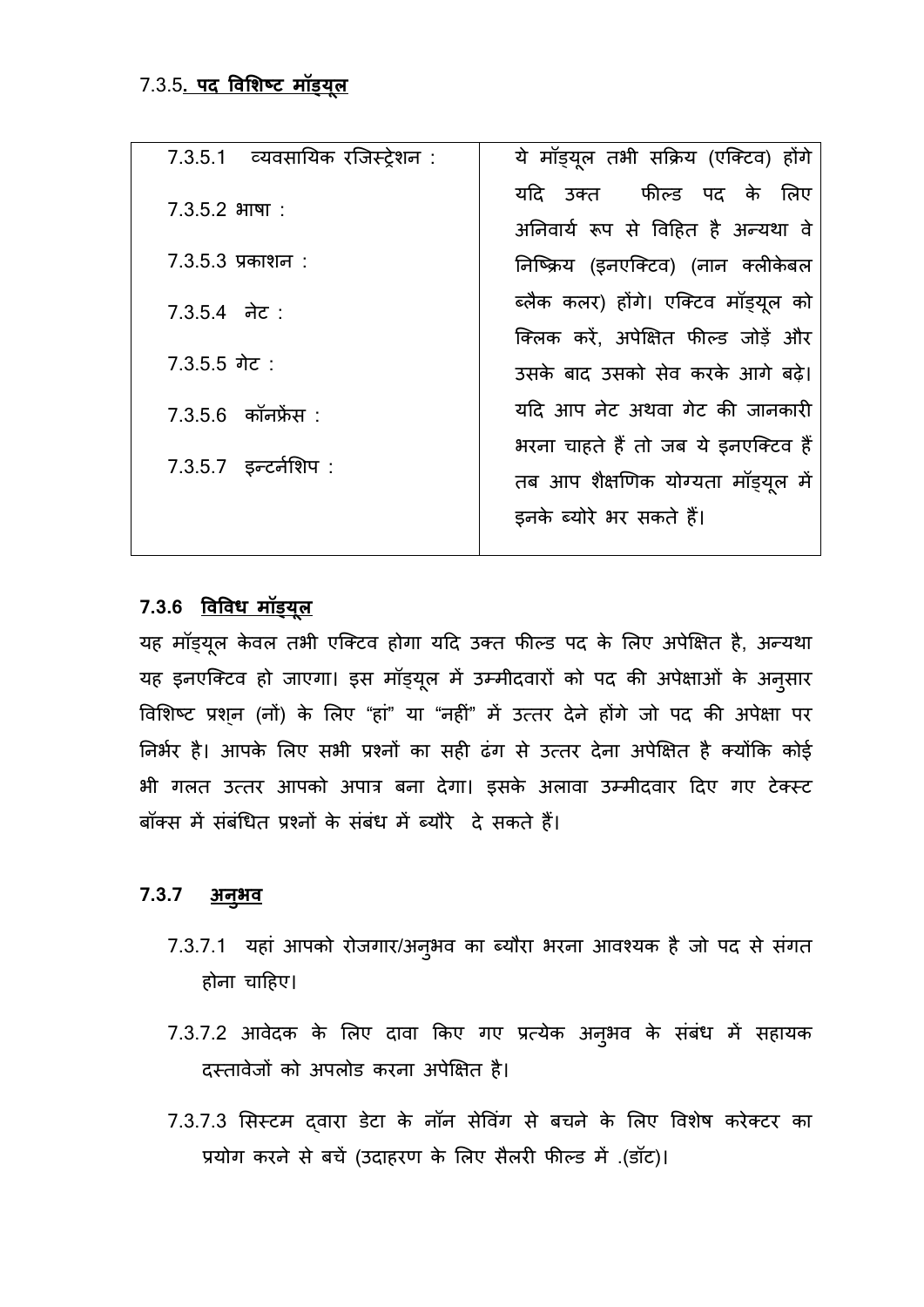#### **7.3.8. भत� पर��ण क� द**

यह इनपुट सभी रिक्तियों के लिए इस कारण से लेंब करने के लिए लिखित भर्ती परीक्षण का आयोजन किया जाना है तो उम्मीदवार को व्यवहार्यता के अनुसार वरीयता वाला परीक्षण केंद्र आबंटित किया जाएगा। यहां आपको भर्ती परीक्षण केंद्र के लिए दो वरीयता का चयन करना अपेक्षित होगा।

## **7.3.9 वांछत योग्यत घोषणा**

यह मॉड्यूल पद की वाछित योग्यता से संबंधित है और यह केवल तभी एवि उक्त फील्ड पद के लिए विहित अनिवार्य योग्यता है। एक्टिव मॉड्यूल को क्लिक करें, अपेक्षित फील्ड को जोड़ें और उसके बाद उसको सेव करके आगे बढ़े। आवेदकों के लिए प्रत्येक योग्यता के संबंध में सहायक दस्तावेज (दस्तावेजों) को अपलोड करना अपेक्षित है। सिस्टम में डेटा सेव न होने की स्थिति से बचने के लिए विशेष करेक्टर का प्रयोग करने से बच।

#### **7.3.10 फोटो एवं हस त�र अपलोड करना**

अपलोड किए गए फोटो और हस्ताक्षर अनिवार्यत: स्पष्ट रूप से पहचान योग्य / दिखाई देने चाहिए, अन्यथा आयोग दवारा उम्मीदवार का आवेदन पत्र अस्वीकार किया जा सकता है और इस संबंध में आयोग दवारा उम्मीदवार के किसी भी अभ्यावेदन पर विचार नहीं किया जाएगा। उम्मीदवार को जेपीजी फॉर्मेट में अपनी फोटो और नमूना हस्ताक्षर स्कैन करने चाहिए। प्रत्येक फाइल का डिजिटल साइज 300 केबी से अधिक और 20 केबी से कम नहीं होना चाहिए। फाइल का न्यूनतम वियोजन (रिजोल्यूशन) 350 पिक्सल (चौड़ाई)X 350 पिक्सल (ऊंचाई) और अधिकतम 1000 पिक्सल (चौड़ाई) X 1000 पिक्सल (ऊंचाई) होनी चाहिए। इमेज फाइल की बीट डेप्थ 24 बीट होनी चाहिए। अपने हाल के फोटो और हस्ताक्षर की इमेज अपलोड करने के लिए अपलोड फोटो/अपलोड हस्ताक्षर बटन पर क्लिक करें। अपलोड करने के बाद नया पेज अपलोड की गई इमेजों का प्रीव्यू दर्शाता है। यहां उम्मीदवार को सलाह दी जाती है कि वह अपना अपलोड किया गया फोटो देख ले कि फोटो ऊपरी पंक्ति में और नमूना हस्ताक्षर नीचे की पंक्ति में स्पष्टरूप से दिखाई दे रहे हैं/पहचाने जा रहे हैं। किसी भी स्थिति में इन पक्तियों को स्वेप नहीं किया जाए। यदि उम्मीदवार अपलोड की गई इमेजों से संतुष्ट है तो वह कंफर्म अपलोड बटन को क्लिक करके फोटो और हस्ताक्षर की अपलोडिंग को कंफर्म कर सकता है। यदि किसी कारण से अपलोड की गई इमेज स्तरीय नहीं हैं तो उम्मीदवार इन इमेजों को रीलोड फोटोग्राफ और/ अथवा रीलोड हस्ताक्षर बटन पर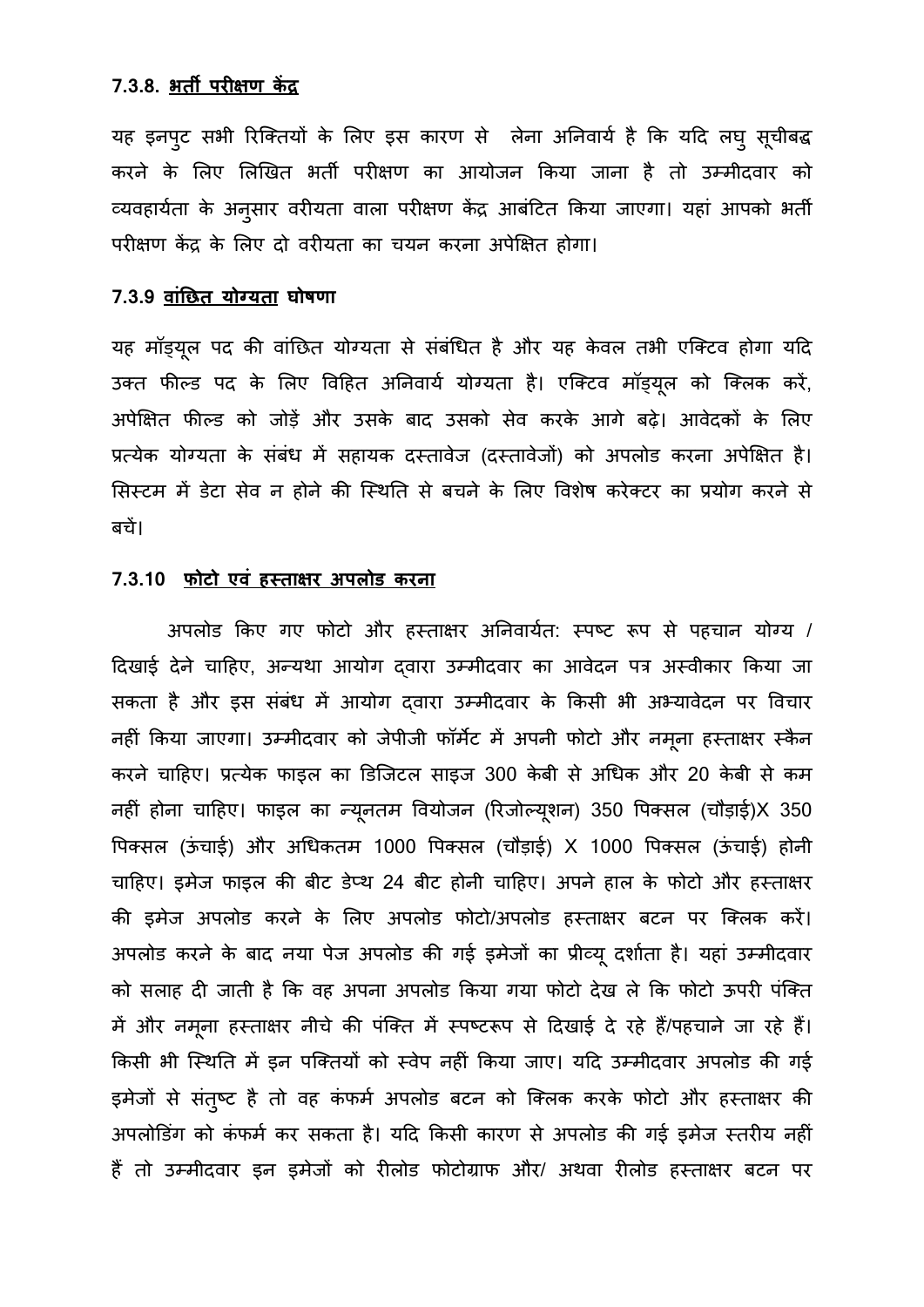क्लिक करके इन इमेजों को रीलोड कर सकता है। वह रीलोड किए गए फोटो हस्ताक्षर को "रिफ्रेश इमेज" बटन को क्लिक करके देख सकता है। सॉफ्टवेयर तब तक उम्मीदवार के फोटो और हस्ताक्षर को सेव नहीं करेगा जब तक कंफर्म अपलोड बटन पर क्लिक करके अपलोड को कंफमर् नहं कया जाता है

## **7.3.11 प्रीव्**

यहां सिस्टम उम्मीदवार दवारा ऑनलाइन भर्ती आवेदन में भरी गई सभी जानकारी को उसके स्तर पर सत्यापन करने के लिए प्रदर्शित करेगा। उम्मीदवार को सलाह दी जाती है कि वह सभी ब्यौरों की जांच कर लें और अपने आप को इस बात से संतुष्ट कर ले कि सभी जानकारियां सही रूप में भरी गई हैं। उम्मीदवार द्वारा भरी गई जानकारी एक बार प्रस्तुत करने के बाद आंनलाइन भती आवेदन प्रक्रिया के किसी भी अनुवती स्तर पर इसमें कि परिवर्तन की अनुमति नहीं दी जाएगी।

#### 7.3.12 <u>सब्मिट</u>

पद के लिए सभी अपेक्षित माड्यूल्स में ब्यौरे भरने के बाद, जिसमें दस्त अपलोडिंग और स्कैन किए गए फोटो और हस्ताक्षर की अपलोडिंग भी शामिल है, प्रीव्यू में उनका सत्यापन करें। आगे की प्रक्रिया के लिए "सब्मिट" बटन पर क्लिक करें। शुल्क में छूट प्राप्त उम्मीदवार अपना अंतिम रूप से प्रस्तुत आवेदन पत्र इस चरण के बाद "माय अकाउंट (अंतिम रूप से प्रस्तुत आवेदन)" के अतंगेत देख सकते हैं। तथापि वे आवेदक जिन्हें शुल् का भुगतान करना आवश्यक है, अपने आवेदन अंतिम रूप से प्रस्तुत करने के लिए उन्हें शुल्क 3

#### **7.3.13 शुल्**

ऑनलाइन आवेदन करने वाले उम्मीदवारों के लिए महिला/शारीरिक वेकलांग/अनुसूचित जाति अथवा अनुसूचित जनजाति के उम्मीदवार, जिन्हें शुल्क अदायगी से छूट प्राप्त है, को छोड़कर 25/रू. का शुल्क अदा करना अपेक्षित है। उम्मीदवारों को "फी पेमेंट पेज" के माध्यम से नहीं लिया जाएगा। एक बार सफलतापूर्वक भुगतान के बाद सिस्टम आपका आंनलाइन भती आवेदन स्वीकार करेगा। अदा कि शुल्क को न तो किसी भी स्थिति में वापस किया जाएगा और न ही अन्य किर अथवा परीक्षा अथवा चयन के लिए रिजर्व (आरक्षित) रखा जाएगा।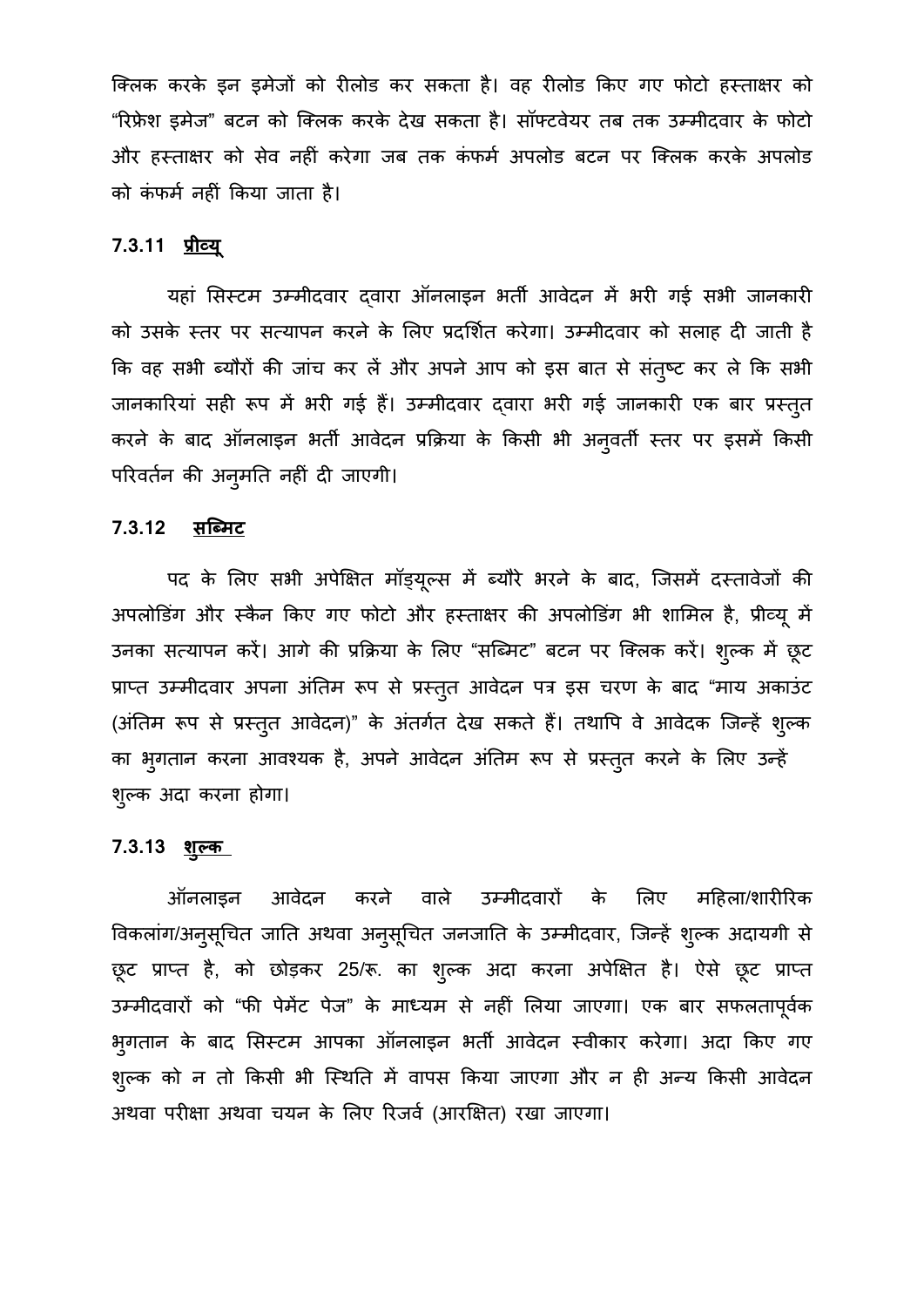7.3.13.1 "पे फी" लिंक केवल उन मामलों में समर्थ है जहां आवेदन पार्ट (भाग) पूर्ण है और शुल्क भुगतान लंबित है। यह लिक छूट प्राप्त उम्मीदवारों के लिए भी समर्थ नहीं हैं क्योंकि उनके लिए शुल्क अदा करना अपेक्षित नहीं है। एक बार शुल्क भुगतान प्रक्रिया पूरी होने के बाद पूर्ण आवेदन (शुल्क भुगतान ब्यौरा सहित) को "माई अकाउंट (अन्तिम रूप से प्रस्तुत आवेदन)" लिंक के अंतर्गत देखा जा सकता है।

7.3.13.2 "पे फी" करने पर क्लिक करने पर नया पेज खुलता है जिसमें भुगतान के तीन वेकल्प प्रदर्शित होंगे अथोत् "नकद भुगतान", "कार्ड द्वारा भुगतान" और "नेट बैंकिंग द्वा भुगतान"- प्रत्येक विकल्प एक रेडियो बटन से जुड़ा हुआ है। आप के भुगतान के विव अनुरूप रेडियो बटन को क्लिक करें और उसके बाद "जारी हैं' (कन्टीन्यू) पर वि

### **8. शुल्क भुगतान के वकल**

"पे फी" लिंक क्लिक करने पर एक नया पेज खुलता है जिसमें भुगतान के तीन वेकल्प अर्थात् "नकद भुगतान"; "कार्ड द्वारा भुगतान" और 'नेट बैंकिंग द्वारा भुगतान" प्रदर्शित होंगे-प्रत्येक विकल्प एक रेडियो बटन से जुड़ा हुआ है। आपके भुगतान के विक अनुरूप रेडियो बटन पर क्लिक करें और उसके बाद "जारी है," पर वि

#### **8.1 नकद भु गतान**

नकद भुगतान भारतीय स्टेट बैंक की किसी शाखा पर प्रणाली दवारा रचित पे-इन-स्लिप के माध्यम से किया जा सकता है।

8.1.1 वे उम्मीदवार जो नकद रूप में शुल्क जमा कराना चाहते हैं, को सलाह दी जाती है कि 'प्रिंट बैंक-पे-इन-स्लिप' विकल्प का उपयोग करके 'पे-इन-स्लिप' का प्रिंट आउट ले लें। इस पे-इन-स्लिप का उपयोग करके आप भारतीय स्टेट बैंक की किसी भी शाखा में नकद शुल्क जमा करा सकते हैं। बैंक आपके ऑनलाइन भर्ती आवेदन विकल्प को "प्रिंट बैंक पे-इन-स्लिप" के माध्यम से मुद्रित से भिन्न अन्य किसी भी पे-इन-स्लिप अथवा चालान को स्वीकार नहीं करेगा। नकद प्राप्ति के बाद बैंक पे-इन-स्लिप पर मुहर लगाएगा और एक "ट्रांजैक्शन आईडी" भी प्रदान करेगा। इस ट्रांजैक्शन आईडी को आवेदन प्रक्रिया को पूरा करने के लिए आपके आवेदन में दर्ज करना आवश्यक है। इसके लिए निम्नलिखित चरणों का अनुसरण करना अपेक्षित है: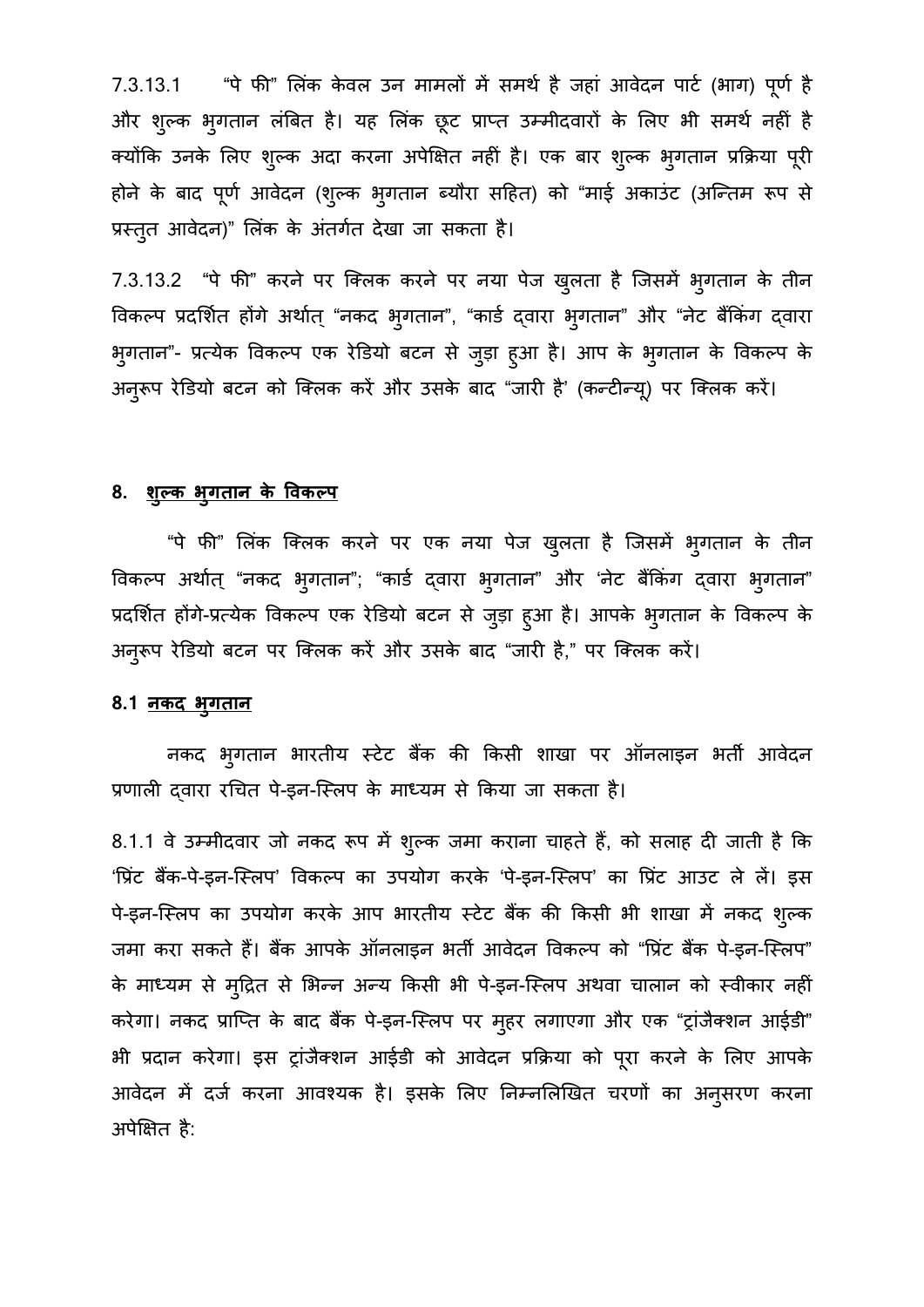8.1.2 जब आप "नकद भुगतान" के लिए रेडियो बटन पर कि (कन्टीन्यू) "जारी है" पर क्लिक करते हैं तो एक नया विंडो खुलेगा जिसमें भारतीय स्टेट बैंक दवारा दी गई ट्रांजैक्शन आईडी और ट्रांजैक्शन की तारीख को भी भरा जाना है।बैंक दवारा दी गई ट्राजैक्सन आईडी सात अथवा आठ डिजिट न्यूमेरिक करैक्टर में होगी जैसे ट्राजेक्शन आईडी फील्ड में भरा जाना है। भारतीय स्टेट बैंक के भारत भर में विस्तार को देखते हुए बैंक स्टाफ द्वारा पे-इन-स्लिप पर विभिन्न रूप में ट्रांजैक्शन आईडी लिखे जाने की संभावना है, जैसे टीआईडी 00121 21212 अथवा जे-0012121212 अथवा 0012121212 आदि। यदि यह 8 डिजिट का है अथवा जैसे टीआईडी 001212121 अथवा जे-001212121 अथवा 001212 121 आदि, यदि यह 7 डिजिट की है। उम्मीदवारों से अनुरोध है कि किसी भी अल्फाबेट के स्पेशल करैक्टर अथवा प्रीफिक्स्ड शून्य को ड्राप करके, यथास्थिति अंतिम 7 अथवा 8 डिजिट को ही भरें। उपर्युक्त दो मामलों में ट्रांजैक्शन आईडी जैसे 12121212 अथवा 1212121 को भरें। उसके बाद स्क्रीन पर उपलब्ध अन् देशों के अनुसार आगे बढ़े।

## **8.2 नेट ब�कंग द्वारा भुगता**

भारतीय स्टेट बैंक की इंटरनेट बैंकिंग स्विधा का उपयोग करके ऑनलाइन भ्गतान करें। वे उम्मीदवार जो कार्ड अथवा भारतीय स्टेट बैंक इंटरनेट बैंकिंग सुविधा के माध्यम से भुगतान का विकल्प चुन रहे हैं उन्हें उनकी संबंधित साइटों के लिए निर्देशित किया जाएगा। सर्बाधैत साइटो पर दिए गए अनुदेशो/चरणों का अनुसरण करें।

#### <u>8.3 काडे द्वारा भुगतान</u>

किसी भी बैंक/संस्था दवारा जारी किसी वीजा/मास्टर डेबिट/क्रेडिट अथवा रुपे कार्ड का उपयोग करके आनलाइन भुगतान करें। वे उम्मीदवार जो इंटरनेट बैंकिंग सुविधा के माध्यम से भुगतान करने का विकल्प चुनते हैं उन्हें उनकी संबंधित साइटों के लिए निर्देशित किया जाएगा। संबंधित साइटों पर दिए गए अनुदेशो/चरण का अनु सरण कर।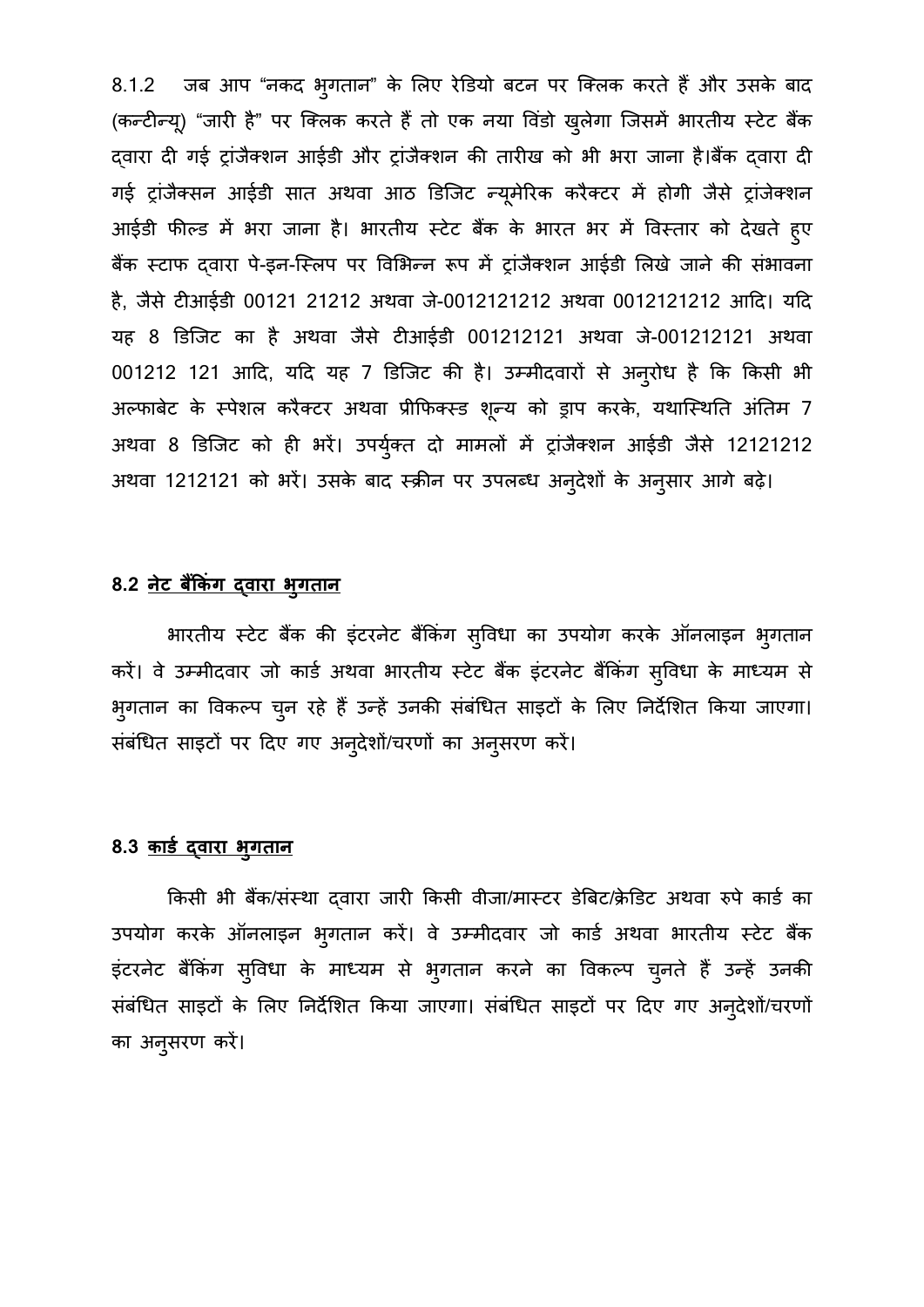## 8.4 <u>शुल्क भुगतान के संबंध में महत्वपूर्ण नोट</u>

8.4.1 ऐसे कई दृष्टांत हैं जब आप भारतीय स्टेट बैंक के कार्ड अथवा नेट बैंकिंग सुविधा के माध्यम से भुगतान करते हैं लेकिन उसे आपके आवेदन में अद्यतन नहीं किया जाता है। इसका कारण यह है - आवेदक एक बार ओआरए वेबसाइट पर भु गतान मोड का चयन करता है (उदाहरणार्थ: कार्ड द्वारा भ्**गतान या नेट बैंकिंग द्**वारा भ्**गतान) तो उसे निर्दे**शित किया जाता है कि वह भारतीय स्टेट बैंक दवारा परपोषित (होस्टेड) पेमेंट गेटवे साइट का चयन करें। कई बार यह होता है कि आवेदक का ट्रांजैक्शन भारतीय स्टेट बैंक पेमेंट गेटवे साइट पर सफल है लेकिन कनेक्टिविटी मुद्दे आदि के कारण ट्रांजैक्शन ओआरए सर्वर में लौटने से पहले समाप्त हो जाता है। ऐसे मामलों में ट्रांजैक्शन चक्र पूरा नहीं होने के कारण आवेदन अपूर्ण रह जाता है।

8.4.2 कार्ड के माध्यम से भुगतान के मामले में आपको ओआरए सिस्टम में भुगतान ब्यौरे के अद्यतन होने तक बार-बार भुगतान करना होता है। यह सलाह दी जाती है कि यदि बार-बार प्रयास के बावजूद क्रेडिट/डेबिट कार्ड के माध्यम से शुल्क का भुगतान नहीं हो पाता है तो उम्मीवार या तो कैश मोड के माध्यम से अथवा भारतीय स्टेट बैंक की इंटरनेट बैंकिंग के माध्यम से भुगतान कर सकता/सकती है। यदि आप भारतीय स्टेट बैंक की नेट बैंकिंग के माध्यम से सफलतापूर्वक नकद भुगतान करते हैं लेकिन भुगतान ओ आरए में प्रदर्शित नहीं होता है तो आपको भुगतान पेज पर उपलब्ध समुचित लिंक का उपयोग करके भुगत अद्यतन करना होगा। भुगतान प्रक्रिया को पूरा करने के बाद आप "माई अकाउंट (अंतिम रूप से प्रस्तुत आवेदन)" लिंक से आवेदन को देखने में समर्थ हो पाएंगे।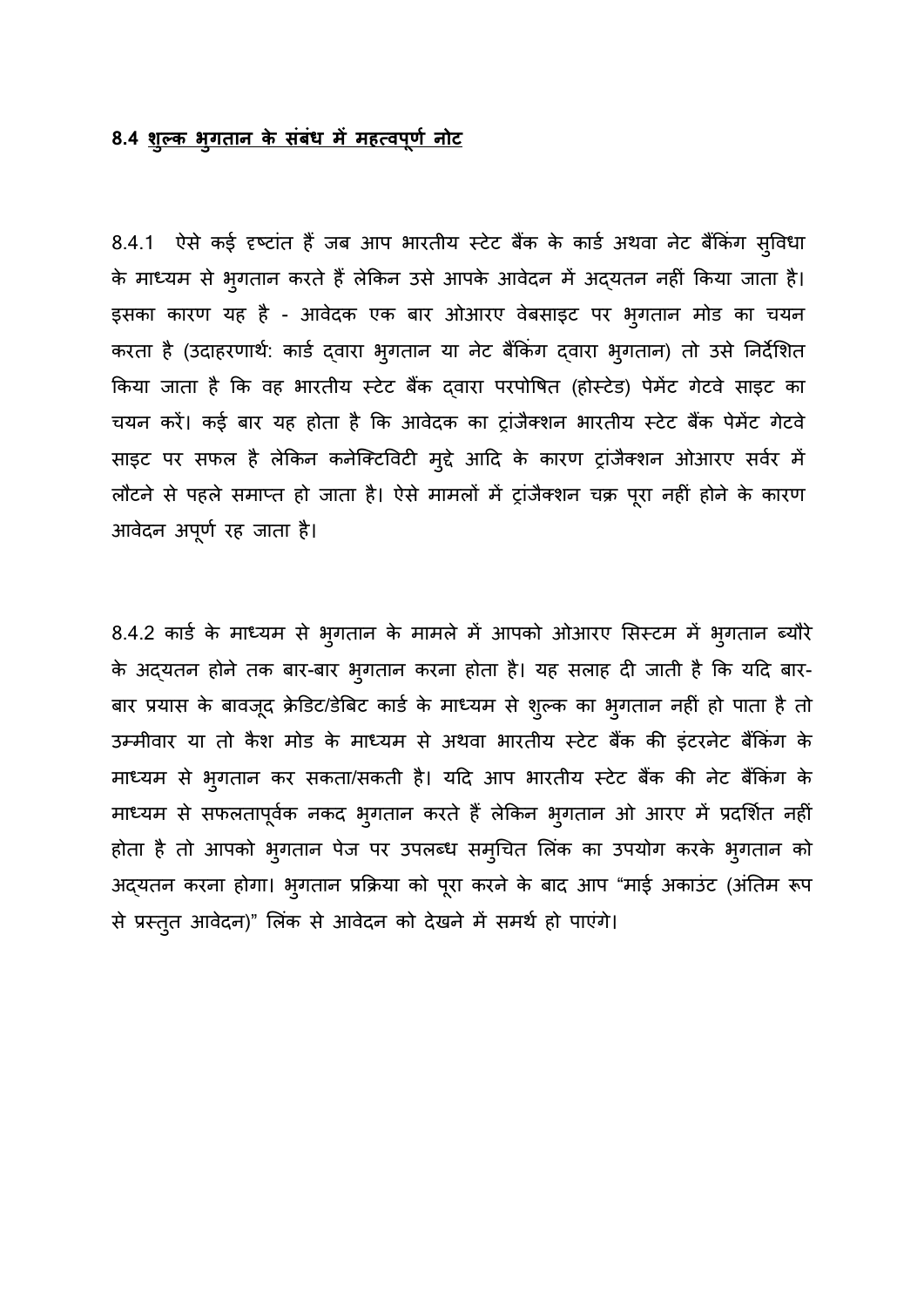आवेदन-पत्रों की संख्या अधिक होने की स्थिति में आयोग निम्नलिखित में से एक या अधिक विधियों दवारा साक्षात्कार के लिए बुलाए जाने वाले उम्मीदवारों की संख्या को उपयुक्त संख्य अपनाएगाः-

- क- वांछनीय योग्यता या यदि एक से अधिक वांछित योग्यता निर्धारित की गई है तो किसी एक या सभी वांछनीय योग्यताओं के आधार पर
- ख- विज्ञापन में निर्धारित न्यूनतम शैक्षणिक योग्यताओं से उच्चतर शैक्षणिक योग्यताओं के आधार पर
- ग- विज्ञापन में निर्धारित सर्बांधेत क्षेत्र के न्यूनतम के आधार पर
- घ- अनिवाये योग्यता प्राप्त करने से पहले या बाद के अनुभव की गणना करना
- ङ- उन मामलो में भी अनुभव की माग करना जिनमें आवश् रूप में या वांछनीय योग्यता के रूप में अन्3मव का उल्लेख नहीं किया गया है।
- च- भर्ती परीक्षण आयोजित करना

 **अतः उम्मीदवार को न्यूनतम योग्यताओं के अतरक्त अपनीसभग्यताओं और संबंधित क्षेत्रों में प्राप्त अनुभव का उल्लेख करना चाहिए । उदाहरण के लिए यदि पद के** लिए अनुभव आवश्यक नहीं है लेकिन आवेदक को अनुभव प्राप्त है तो उसे सलाह दी जात है कि अनुभव मॉड्यूल को क्लिक व

आपका आवेदन तब तक अंतिम रूप से प्रस्तुत नहीं माना जाएगा जब तक अंतिम तारीख और समय से पहले "माई अकाउंट (अंतिम रूप से प्रस्तुत आवेदन)" लिंक के अंतर्गत यह उपलब्ध नहीं है। कृपया अपने अंतिम रूप से प्रस्तुत ऑनलाइन आवेदन का प्रिंट आउट निकाल कर रख ले, (भुगतान के पूर्ण ब्यौरे, यदि आवेदक को शुल्क भुगतान से छूट नहीं प्राप्त है), और जब भी अपेक्षित हो, आयोग को अपने आवेदन की प्रस्तुति के प्रमाण के रूप में प्रस्तुत कर सकते हैं।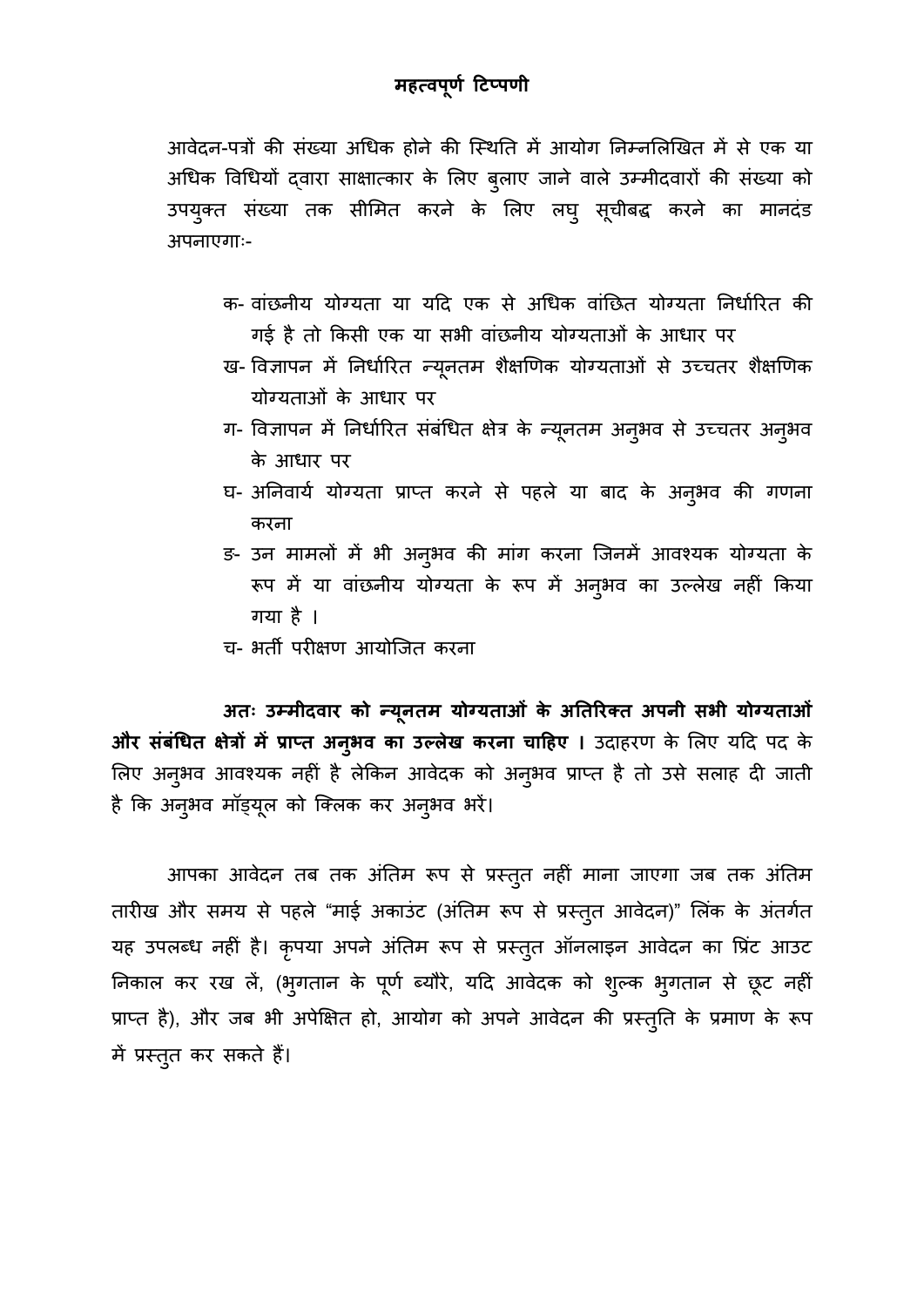## **संघ लोक सेवा आयोग ऑनलाइन भत� आवेदन (ओआरए) प्रको सामान्य तकनीक मुद**

1. मैंने समाचार पत्र/ इन्टरनेट आदि में रिक्ति देखी लेकिन मैं उसके लिए आवेदन करने के **�लए �लंक ढूंढने म� असमथर् हूं / म�ने संघ लोक सेवा आयोग के �व�ापन म� �रिक्त देखी लेकन आवेदन करने के �लए कोई �वकल्प नहं है** 

वे रिक्तियां जो ओआरए होमपेज पर हैं अर्थात उपलब्ध <https://upsconline.nic.in/ora/vacancy>NoticePub.php पर ही आवेदन करने के लिए खुलती हैं । यदि यह संघ लोक सेवा आयोग भर्ती विज्ञापन में उपलब्ध है लेकिन उपर्युक्त होमपेज पर उपलब्ध नहीं है, तो या तो उक्त रिक्ति अभी तक खुली नहीं है या अंतिम तारीख जा चुकी है ।

**2. म� अपने पासवडर् के सा-साथ �सक्योरट आन्सर भूल गया हूं**

आयोग पासवर्ड के साथ-साथ सिक्योरिटी आन्सर को स्टोर नहीं करता है । यदि आप "फारगॉट पासवर्ड" के दिए गए विकल्प से उसे पुनः प्राप्त करने में असमर्थ हैं तो उसे अन्य किसी माध्यम से पुनः प्राप्त करने की संभावना नहीं है । आप ओआरए में पहले उपयोग में नहीं ली गई अलग ई-मेल आईडी का उपयोग कर नए सिरे से पंजीकरण करवा सकते हैं और वांछित पद के लिए आवेदन कर सकते हैं ।

3. पंजीकरण कराते समय मैं पासवर्ड सैट करने में असमर्थ हूं । सिस्टम इसे स्वीकार नहीं **करता है ।**

पासवर्ड की लम्बाई 10-20 करैक्टर (अक्षर) की होनी चाहिए । इसके अलावा पासवर्ड में कम से कम एक अपर केस अल्फाबेट (A-Z), एक लोवर केस अल्फाबेट (a-z) और एक अंक (0-9) होना चा�हए ।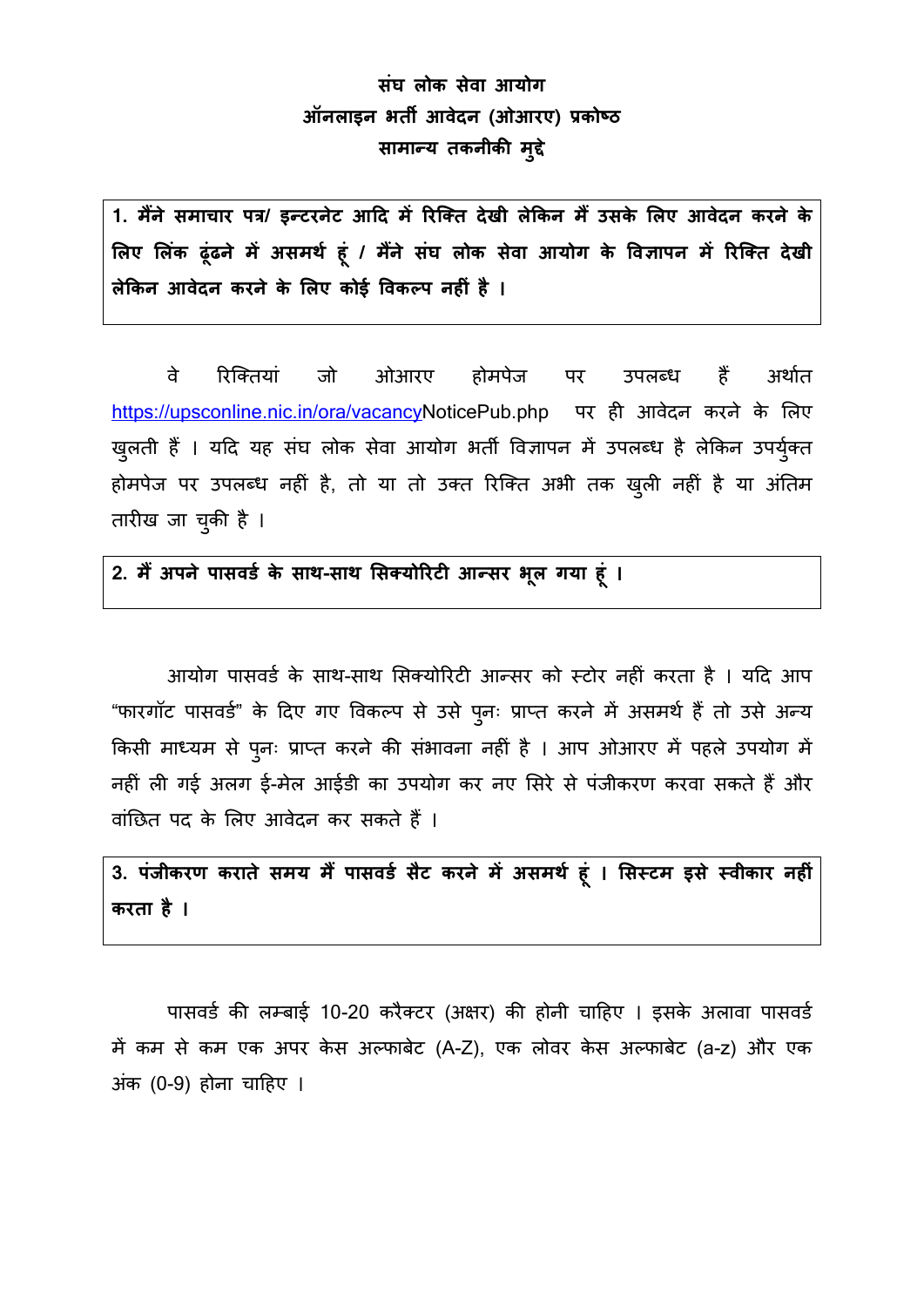## **4. मेरा ई-मेल आईडी पहले से पंजीकृत दखा रहा है**

आप ओरआरए में पंजीकृत कराते समय एक बार में केवल एक ही ई-मेल आईडी का उपोयग कर सकते हैं । इसके अलावा आप उसी रजिस्ट्रेशन आईडी का उपयोग करके बहुविध रिक्तियों के लिए आवेदन कर सकते हैं । तथापि यदि आप दूसरा रजिस्ट्रेशन आईडी बनाना चाहते हैं तो आपको ओआरए में पहले उपयोग में नहीं ली गई एक भिन्न ई-मेल आईडी का उपयोग करना होगा ।

**(5.) म� संबंधत ड्र-डाउन-मेन्य ू म अपनी जा/�वश्ववद्यालय ात करने म असमथर् हू**

ड्रॉप-डाउन-मेन्यू से "अदर (अन्य)" विकल्प का चयन करें और इसके बाद आगे बढ़े ।

**6. म� लॉग-इन के बाद मेरा पू वर्वत आवेदन देखने म असमथ हूं ।**

सबसे पहले सूचित किया जाता है कि आपका आवेदन तब तक अंतिम रूप से प्रस्तुत नहीं माना जाएगा जब तक यह अंतिम तारीख और समय से पहले "माई एकाउन्ट" (अंतिम रूप से प्रस्तुत ऑनलाइन आवेदन)" लिंक के अंतर्गत उपलब्ध नहीं हो जाता है । कृपया आयोग में आपके आवेदन की प्रस्तुति के प्रमाण के रूप में, यदि अपेक्षित हो, आपके अंतिम रूप से प्रस्तुत ऑनलाइन आवेदन (भुगतान के पूर्ण ब्यौरे सहित यदि शुल्क से छूट आवेदक नहीं हैं) का प्रिंट आउट निकाल कर रख लें । अब लॉगइन के बाद आपके पूर्ववर्ती आवेदन को देखने में असमर्थ होने के लिए दो संभावनाएं हो सकती है:

6.1 आपका आवेदन अंतिम तारीख और समय तक अपूर्ण रहा हो । इस कारण से अंतिम तारीख और समय के बाद यह सिस्टम से हट गया है ।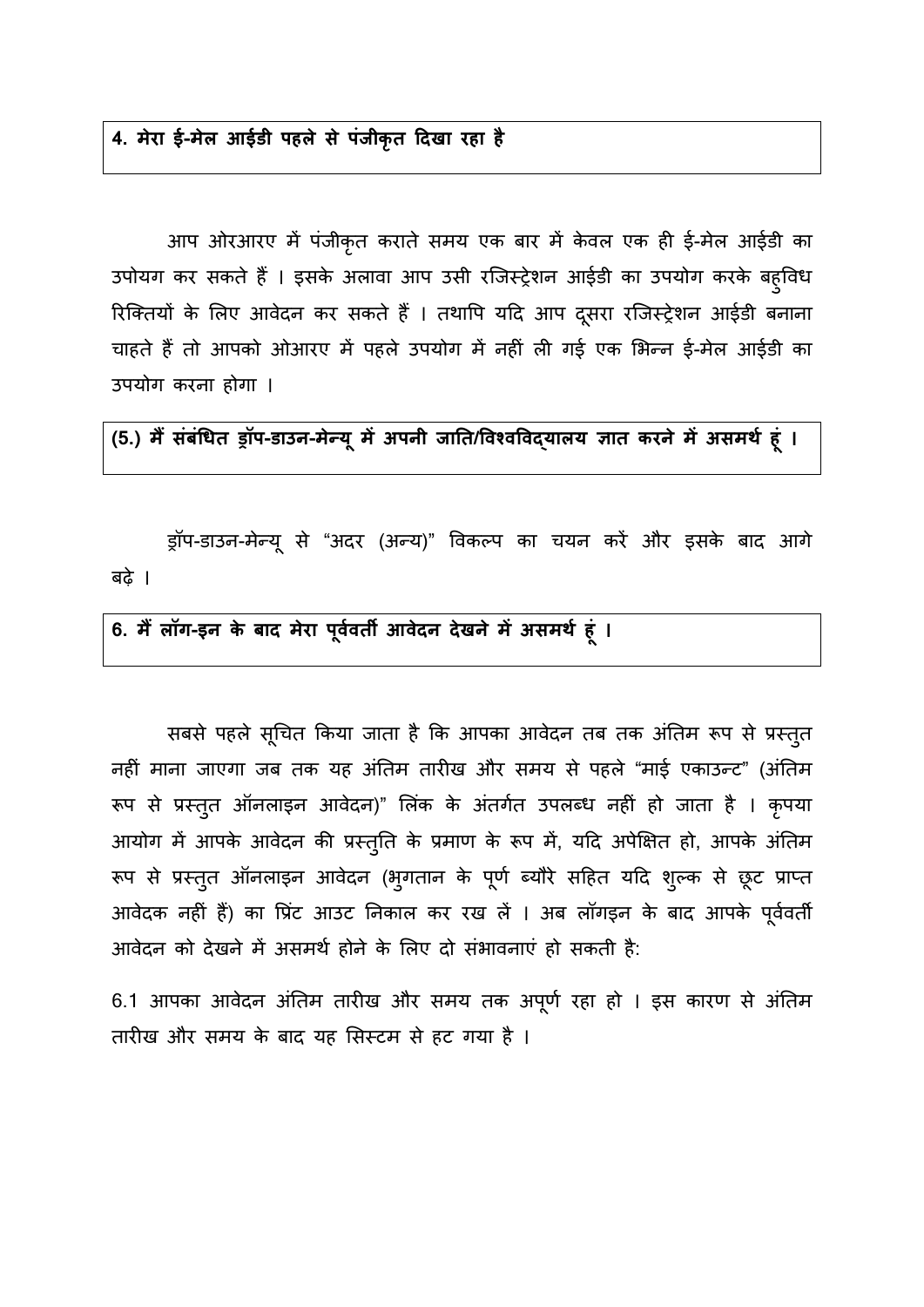6.2 आदर्शत: अंतिम रूप से प्रस्तुत आवेदन विशिष्ट अवधि तक "माई एकाउन्ट (अंतिम रूप से प्रस्तुत आवेदन) लिंक के अंतर्गत रहता है । इसे उस अवधि के बाद आपके एकाउन्ट से हटा दिया जाएगा । यह आवेदित पद के लिए आपकी उम्मीदवारी को प्रभावित नहीं करता है।

**7. "पे फ" �लंक असमथर् है** 

"पे फी" लिंक आवेदन भाग (पाई) के पूरा होने के बाद ही समर्थ होता है । कृपया सबसे पहले इसे पूरा करने के लिए अपने आवेदन को एडिट करें । "पे फी" लिंक शुल्क से छूट प्राप्त उम्मीदवारों के लिए समर्थ नहीं होता है क्योंकि उनके लिए शुल्क का भुगतान करना अपेक्षित नहीं है ।

## 8. मैं कुछ फील्डस को एडिट करने में असमर्थ हूं ।

कुछ फील्डस जिन्हें पहले ही भरा जा चुका है वे रजिस्ट्रेशन के समय केवल पढ़ने (रीड) के मोड में ही प्रदर्शित होंगे । रजिस्ट्रेशन के समय प्रदान की गई जानकारी स्थाई प्रकृति की और संशोधित न किए जाने योग्य होती हैं, यदि आप रजिस्ट्रेशन के समय प्रस्तुत किसी जानकारी को परिवर्तित करना चाहते हैं तो आपको ओआरए में पहले उपयोग में नहीं ली गई अलग ई-मेल आईडी का उपयोग करके सही ब्यौरे के साथ नये सिरे से रजिस्टर करना होगा ।

## **9. म� कुछ मॉड्य ूल्(जैसे प्रका, सम्मेलन आ) को िक्लक करने म असमथर् हूं**

कोई भी मॉड्यूल तभी एक्टिव होगा यदि उक्त फील्ड पद के लिए अनिवाये हैं, अन्यथा यह इनएक्टिव (नॉन-क्लिकेबल) हो जाएगा । यदि आप किसी माड्यूल पर क्लिक करने में असमर्थ हैं तो इसका आशय यह है कि उक्त मॉड्यूल को अनिवार्य योग्यता के रूप में अपेक्षित नहीं होने के कारण सिस्टम प्रशासक (एडमिनिस्ट्रेटर) दवारा निष्क्रिय (इनएक्टिव) रखा गया है। आप निष्क्रिय मॉड्यूल में कोई सूचना नहीं भर सकते ।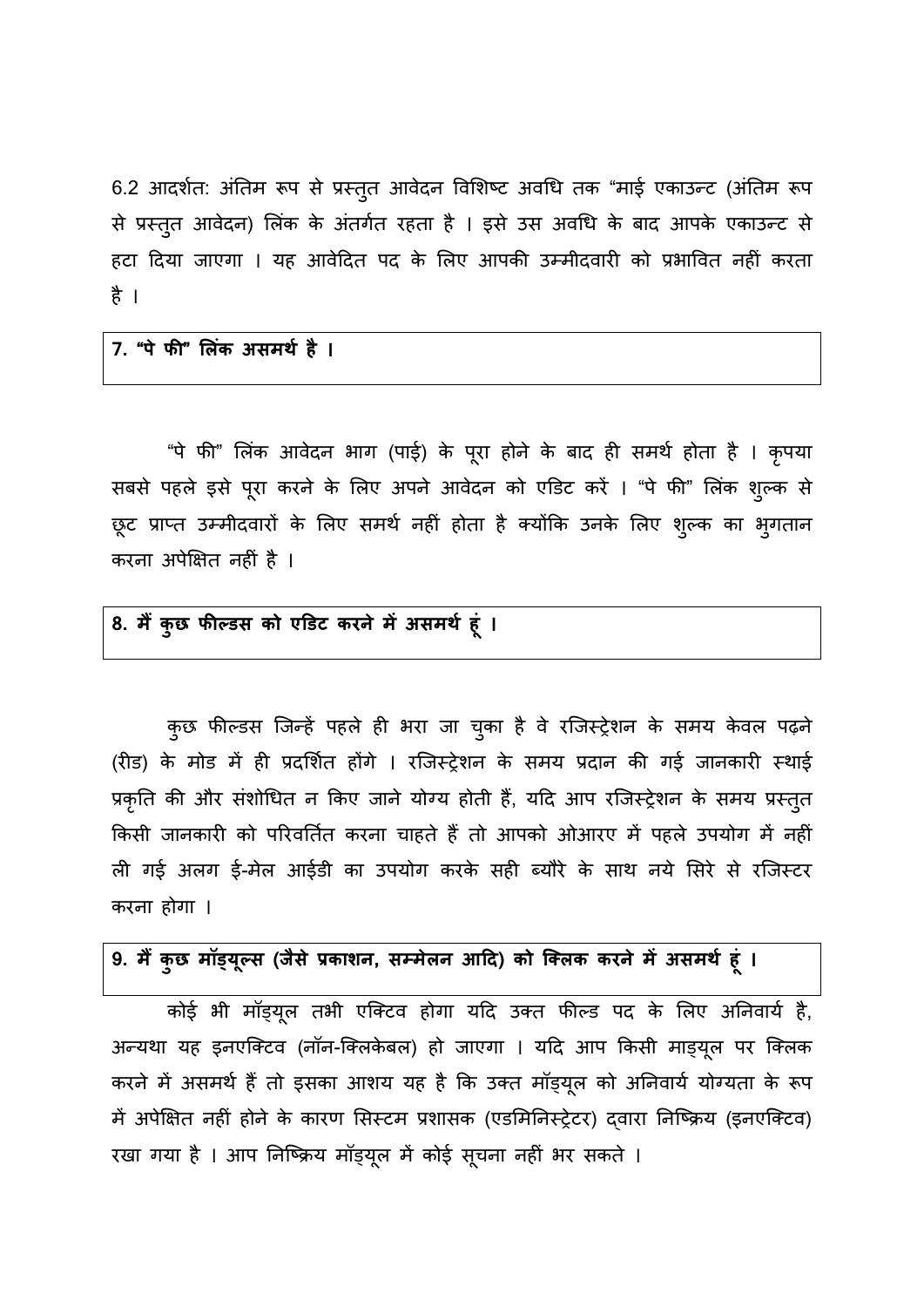**10. म� शै��णक योग्यत/अनु भव/वांछनीय योग्यता को जोड़ना(एड) चाहता हूं, लेकन �सस्टम उसे अद्यतन नहं कर रहा है**

कृपया निम्नलिखित सुनिश्चित करें:

10.1 जब आप कोई अंसगत एंट्री (उदाहरण के लिए परिणाम की तारीख कोर्स एन्ड तारीख से पहले नहीं हो सकता, अनुभव की तारीख ओवरलेप आदि नहीं हो सकती) करते हैं तो सिस्टम अनुदेशों का अनुसरण करें, प्रदर्शित करता है ।

10.2 किसी भी फील्ड में विशेष करैक्टर (अक्षर) को एन्टर (दर्ज) न करें ।

 $10.3$  वेतन में अथवा वेतनमान फील्ड में '.' अथवा '/' को एंटर न करें ।

10.4 "वांछनीय योग्यता के ब्यौरे" बॉक्स में करेक्टर की सीमा (अधिकतम 500 करेक्टर) है । अपना विवरण लघु रखना सुनिश्चित करे ।

10.5 कृपया ध्यान रहे कि जब आप एक योग्यता के संबंध में एंट्री करते हैं तो सिस्टम में इसे अद्यतन करने के लिए "जोड़े (एड)" प्रेस करें । आपके इस बात से संतुष्ट होने के बाद कि आपने सभी एंट्रीज को अदयतन कर दिया है, आगे बढ़ने के लिए "सेव एंड जारी (Continue)" पर क्लिक करें । सरल रूप में सबसे पहले सभी एंट्रीज (प्रविष्टियों) को "जोड़ें (एड)" कर उसके बाद "सेव एंड जारी" को क्लिक करें ।

**11. मु झे �वशेष ग्रेड के अन्तगर्त स्कोरप्राप्त हुआ है जो ओ -डाउन-मेन्य ू म** उपलब्ध नहीं है । ऐसे मामले में मैं शैक्षिणिक योग्यता का ब्यौरा कैसे भर<u>ूं</u> ।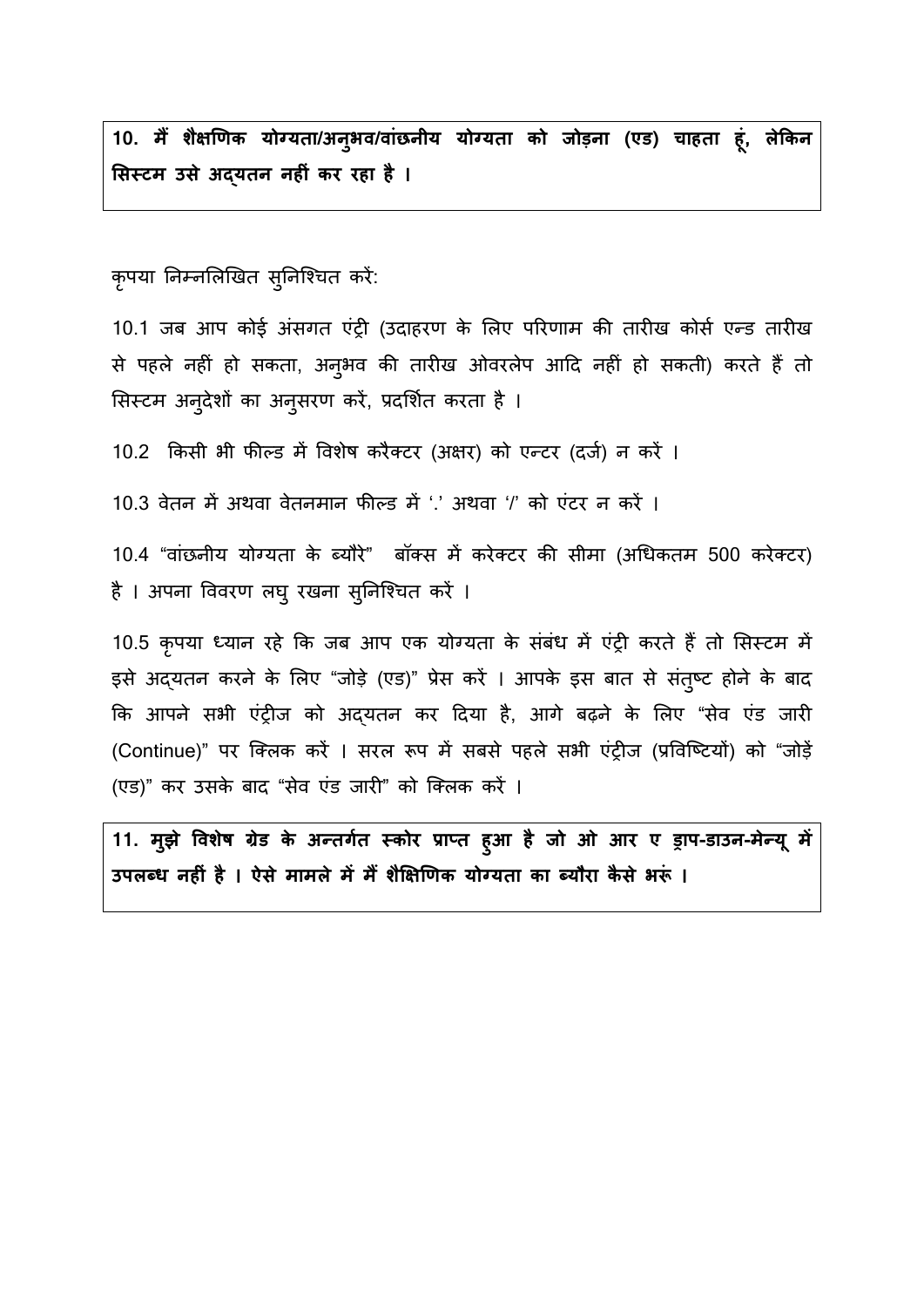आप आपके विश्वविदयालय/संस्था/बोर्ड दवारा दिए गए कन्वर्जन (परिवर्तन) फार्मूले के अनुसार अपने ग्रेडो को प्रतिशतता में बदल सकते हैं । दावे को साबित करने के लिए स दस्तावेजों को अपलोड करें ।

**12. म� अ.�प.व./अनु.जात/अनु.ज.जात वगर् से हू, लेकन �सस्टम मुझे आयु रयायत क अनु मत नह�ं दे रहा है ।**

12.1 अ.पि.व./अन्.जाति/अन्.ज.जाति वर्ग से संबंधित आवेदकों के लिए आयु में रियायत केवल उस स्थिति में ही लागू होगी जब उक्त पद उनके लिए आरक्षित हो । यदि पद उनसे संबंधित वर्ग के लिए आरक्षित नहीं है तो वे अनारक्षित रिक्ति के लिए आवेदन कर सकते हैं, लेकिन ऐसे मामलों में आयु में कोई रियायत लागू नहीं होगी ।

12.2 दूसरा अ.पि.व. आवेदक के अपनी क्रीमीलेयर स्थिति के रूप "हां" अंकित करने के मामले में उसे सामान्य मानकों पर माना जाएगा और तद्नुसार उनके लिए आयु में कोई रयायत लागू नहं होगी।

13. मैं केन्द्र सरकार का कर्मचारी हूं, लेकिन सिस्टम मुझे आयु में रियायत की अनुमति नहीं | **दे रहा है ।**

13.1 अगर आप केंद्र सरकार के कर्मचारी के रूप में आयु में रियायत का दावा कर रहे हैं तो संगत ब्यौरे में सबसे पहले अनुभव भरना आवश्यक है । इसके बाद ही आप आयु रियायत मॉड्यूल में इस रियायत का दावा करने में समर्थ होंगे ।

13.2 कृपया अपने संगठन का ब्यौरा अर्थात जब आप अनुभव मॉड्यूल में "केंद्र सरकार" के रूप में संगठन का चयन करते हैं तो ध्यान से भरे, उसके बाद आयु रियायत माड्यूल आपको केंद्र सरकार के कर्मचारियों के लिए निर्धारित आयु में रियायत के दावे के लिए "केंद्र सरकार" का चयन करना आवश्यक ह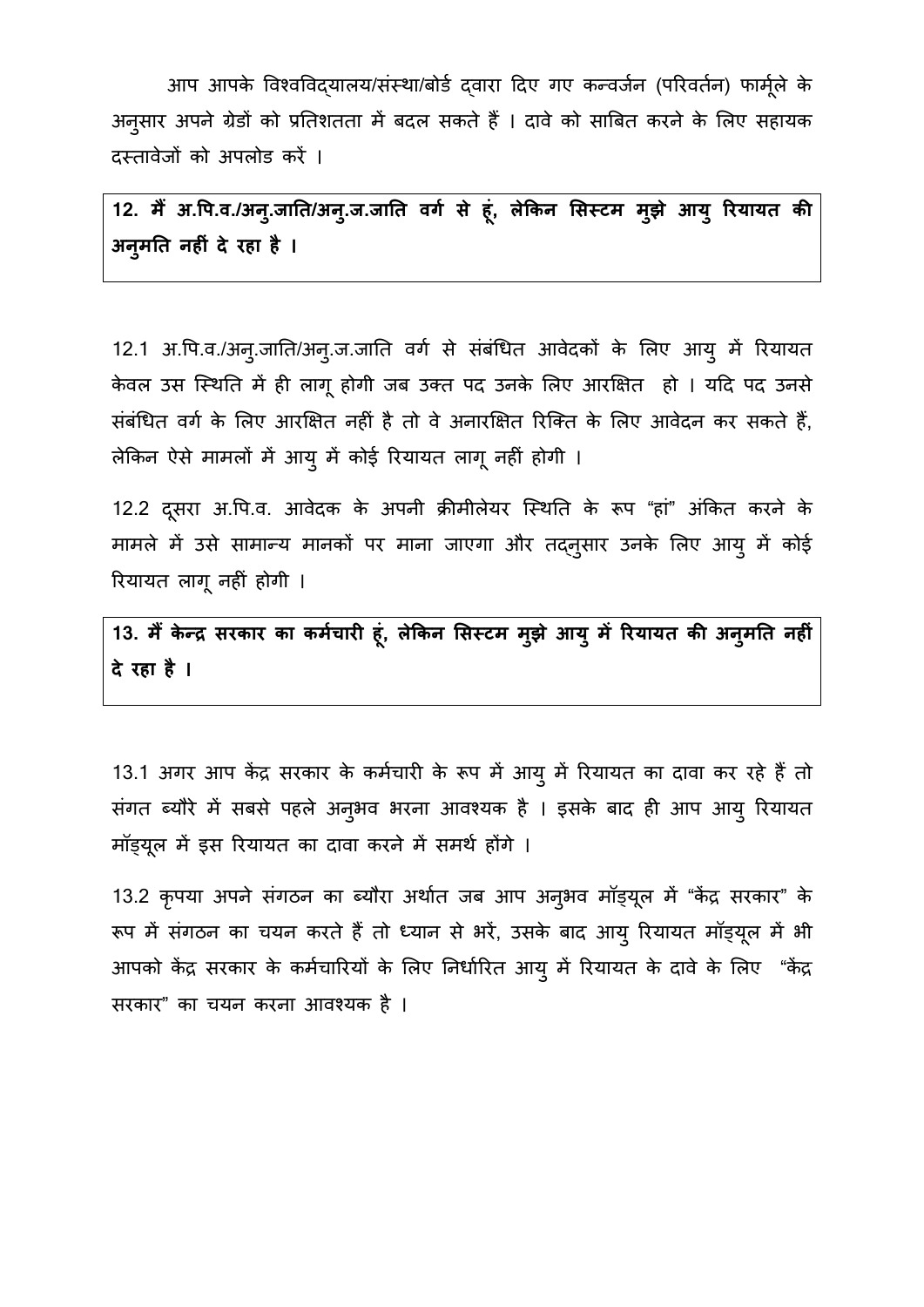14. जब मैं अपना आवेदन प्रस्तुत करता हूं तो यह दर्शाता है **अपू णर् ह, लेकन म�ने सभी ब्यौरे भर दए ह** 

आपके लिए विज्ञापन में उल्लिखित अनिवार्य योग्यताओं के ब्यौरे भरना अपेक्षित है । इसके लिए आपको "अनिवार्य" रूप में "योग्यता प्रकार" का चयन करना आवश्यक है । जब तक आप "योग्यता प्रकार-अनिवार्य" के अन्तर्गत अपेक्षित योग्यता नहीं भर देते हैं, तब तक शैक्षणिक योग्यता मॉड्यूल पूर्ण नहीं माना जाएगा और आप अपना आवेदन अंतिम रूप से प्रस्तुत नहीं कर पाएंगे । इसके बाद भी यदि यही स्थिति रहती है तो यह सुनिश्चित करें कि आपने सभी योग्यताएं जोड़ने के बाद "सेव एंड कंटीन्यू" बटन को क्लिक कर दिया है ।

15. मैंने भारतीय स्टेट बैंक के कार्ड अथवा नेट बैंकिंग सुविधा के माध्यम से भुगतान कर दिया है लेकिन इसे मेरे आवेदन में अद्**यतन नहीं किया गया है** ।

15.1 ऐसे दृष्टांत हैं जब आप भारतीय स्टेट बैंक के कार्ड अथवा नेट बैंकिंग के माध्यम से भुगतान करते हैं लेकिन इसे आपके आवेदन में अद्यतन नहीं किया गया है । इ यह है - आवेदक एक बार ओआरए वेबसाइट पर भुगतान के मोड (उदाहरणार्थ कार्ड द्वारा भुगतान अथना नेट बैंकिंग द्वारा भुगतान) का चयन करते हैं तो उन्हें भारतीय स्टेट बैं दवारा परपोषित (होस्टेड) पेमेंट गेटवे साइट के लिए निर्देशित किया जाता है। कभी-कभी यह होता है कि आवेदक का ट्रांजेक्शन भारतीय स्टेट बैंक की पेमेंट गेट वे साइट पर तो सफल है लेकिन ट्रॉन्जेक्शन कनेक्टिविटी मुद्दों आदि के कारण ओआरए सर्वर में वापसी से पहले समाप्त हो जाता है । ऐसी स्थिति में आवेदन ट्रांजेक्शन चक्र पूरा न करने के कारण आवेदन अपूर्ण रह जाता है ।